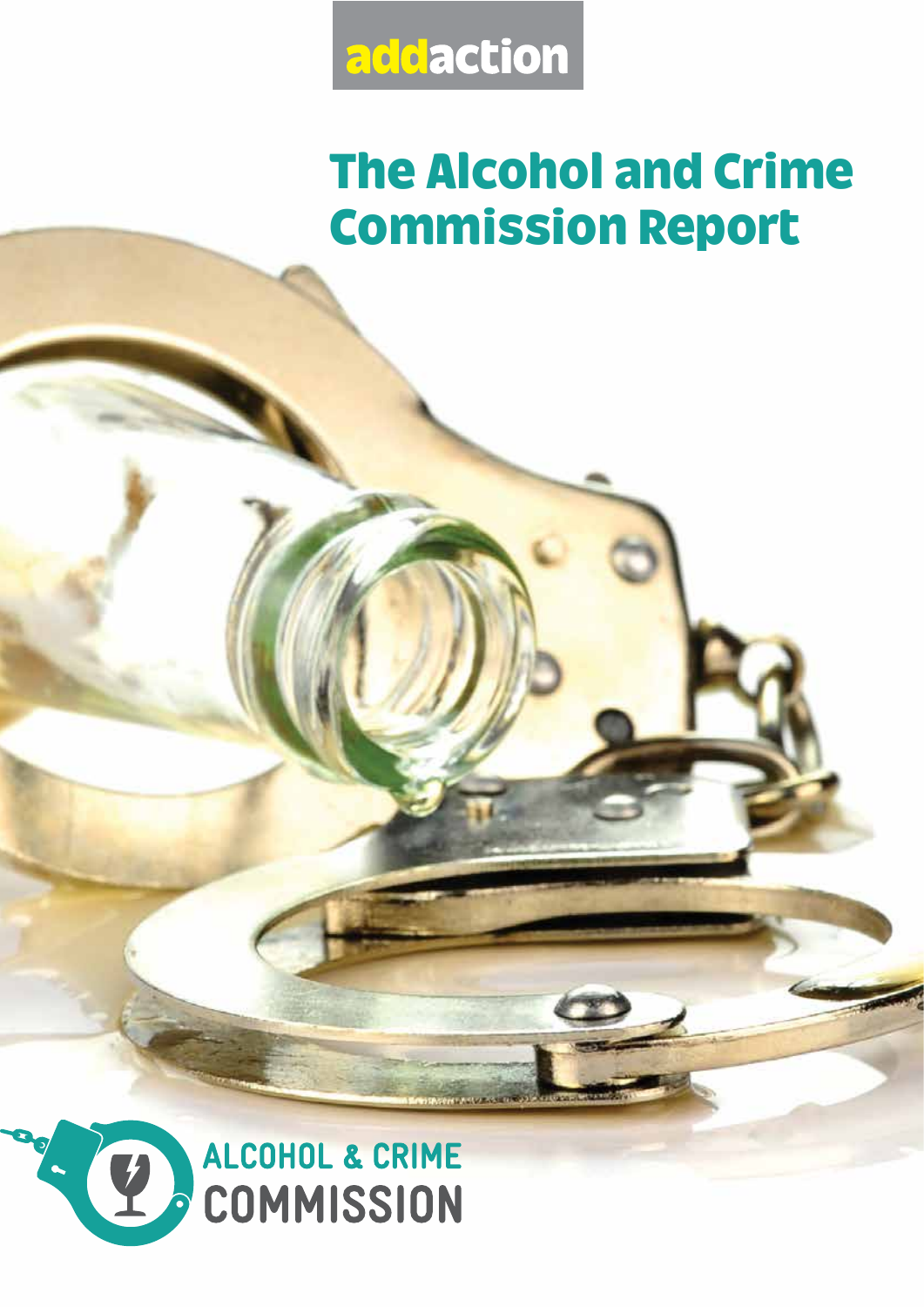**The Alcohol and Crime Commission Report** is produced by the Alcohol and Crime Commission, supported by Addaction 3

#### **TABLE OF CONTENTS** TABLE OF CONTENTS

| Contents                                    | Page           |
|---------------------------------------------|----------------|
| <b>ACKNOWLEDGEMENTS</b>                     | 5              |
| <b>CHAIR'S FOREWORD</b>                     | 6              |
| <b>COMMISSION MEMBERSHIP</b>                | $\overline{7}$ |
| <b>EXECUTIVE SUMMARY</b>                    | 9              |
| THE COMMISSION CONCLUDES                    | 12             |
| TRANSFORMING REHABILITATION                 | 14             |
| <b>COMMISSION FINDINGS</b>                  | 17             |
| <b>TWO CORE THEMES</b>                      | 27             |
| THEMATIC MAP                                | 28             |
| ADDACTION'S MANCHESTER RESETTLEMENT SERVICE | 29             |
| DOMESTIC VIOLENCE - BEN AND ANDREA'S STORY  | 34             |
| CONCLUSION AND RECOMMENDATIONS              | 37             |
| <b>BIBLIOGRAPHY</b>                         | 38             |
|                                             |                |

For further information please contact Gloria Simon on 0207 017 2721. Addaction 67-69 Cowcross Street, London EC1M 6PU, e-mail: info@addaction.org.uk. Print by Claren Print, Units 4 & 5, G3 Business Park, Dolphin Road, Shoreham-by-Sea, West Sussex, BN43 6AN.

**The Alcohol and Crime Commission Report** is produced by the Alcohol and Crime Commission, supported by Addaction. It is written and edited by Sophie Kydd and Natalie Roe and designed by Sheran Forbes. Special thanks to John Podmore for chairing the commission and for his support in producing the report.

# 'What we have is a<br>booze-fuelled revolving door and a system that doesn't understand the complexities of alcoholrelated crime.' related crime.'

Copyright Addaction 2014. All rights reserved. Reproduction in whole or in part is forbidden without prior permission. All images are posed by models. Names have been changed throughout the report. Addaction does not accept unsolicited material and cannot accept responsibility for any material that is submitted in this way.



**John Podmore**, a professor at the University of Durham and ex-governor of Belmarsh, Swaleside and Brixton prisons.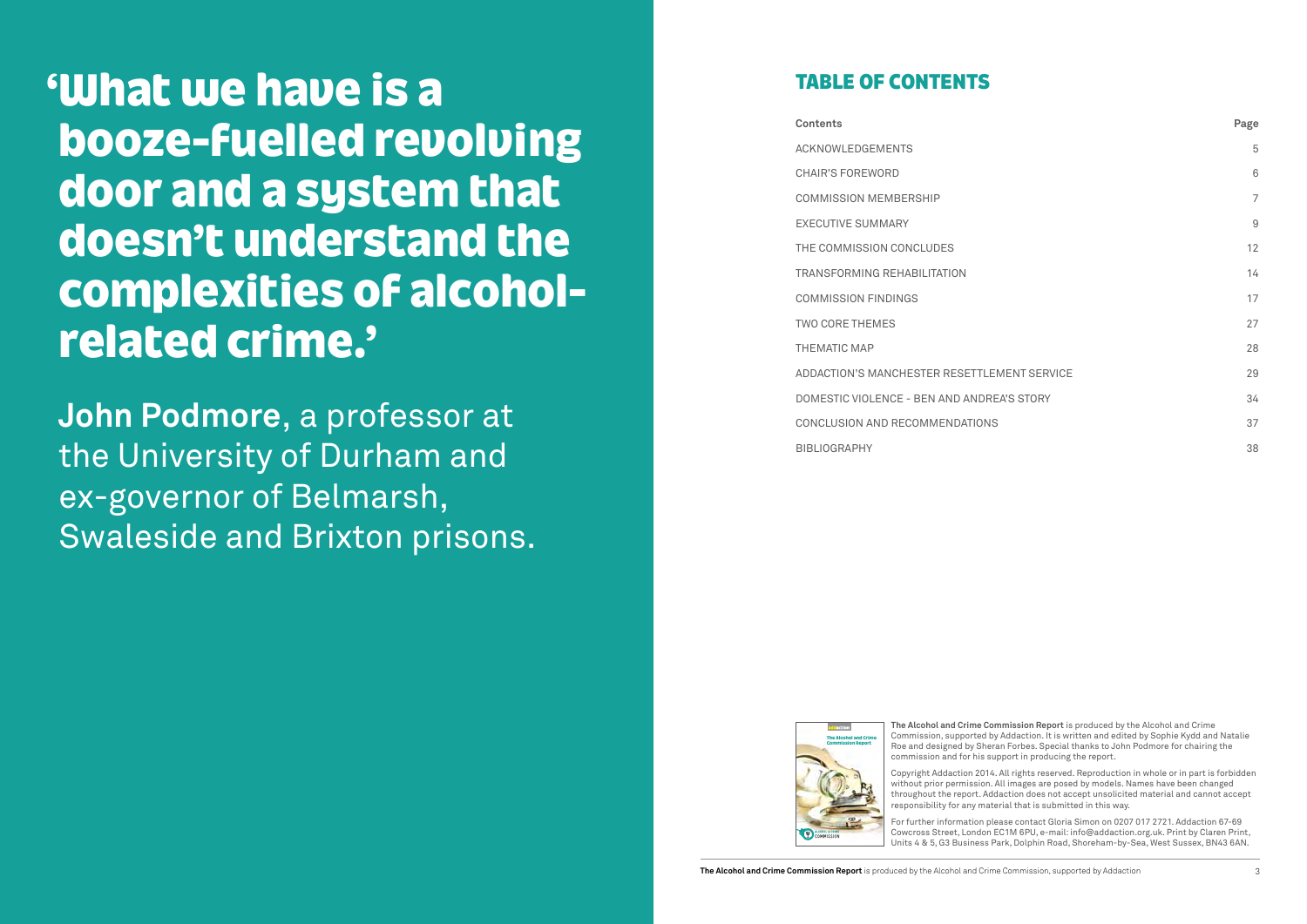# PRISONER WAITING **AREA**



This report is dedicated to the memory of Paul Goggins MP. As a former prisons minister and MP of enormous experience and dedication it was with great pleasure that we received Paul's acceptance to be a member of the Commission. His input, guidance and all-round support were invaluable. He gave huge amounts of his time, opened doors and shared his insight into wider but highly relevant issues. He was also a warm, engaging and generous man who epitomised all there should be in a parliamentarian. He will be greatly missed by many, especially by those working in criminal justice and social welfare.

The completion of this report would not have been possible without the help, support and advice of many different individuals and organisations.

Firstly, we would like to thank all members of the Alcohol and Crime Commission for their time, guidance and words of wisdom that were so generously given throughout the research and writing for this report.

We would also like to acknowledge the ongoing support from Heineken UK. Without them, the Manchester Resettlement Project would not have been able to resettle ex-offenders back into the community and the establishment of the Alcohol and Crime Commission would not have been possible.

Finally, we must extend our utmost gratitude to individuals and organisations including: Barrow Cadbury Trust, Department of Health, DrugScope, Criminal Justice Alliance, Nacro, Prison Reform Trust, Partners of Prisoners (POPs), Public Health England, Revolving Doors, Women MATTA, Claire Russell (independent research consultant) and David Badcock (head of research and development at Addaction) for their time in inputting and analysing the data from the Inside Time questionnaire.

Thank you.

#### **ACKNOWLEDGEMENTS** ACCEPT CERTAINS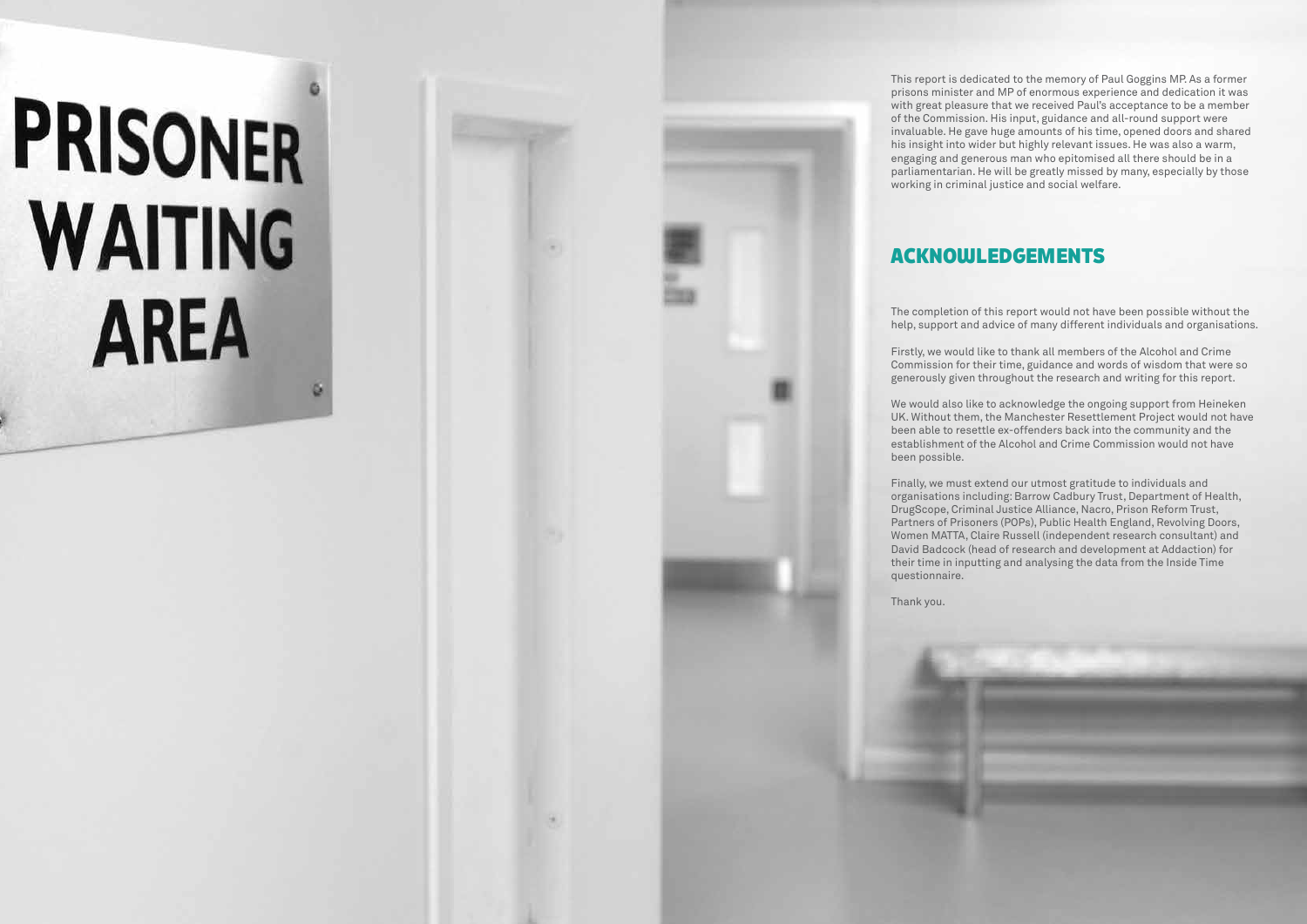#### **COMMISSION MEMBERSHIP** COMMISSION MEMBERSHIP

The commission was chaired by former prison governor **Professor John Podmore** and other members including:

#### **CHAIR'S FOREWORD** CHAIR'S FOREWORD

- **• Eric Allison,Guardian journalist and former prisoner**
- **• Jeremy Beadles, corporate relations director for Heineken UK**
- **• Paul Goggins MP,former prisons minister**
- **• John Harding,former chief probation officer Inner London and Addaction trustee**
- **• Roz Hamilton, chief executive of Greater Manchester Probation Trust**
- **• John Hewitson, governor of HMP Styal**
- **• Alan Hopley, director of fundraising and communications for Addaction.**
- **• Kevin McGrath, chair of McGrath Charitable Trust**
- **• Claire Matthews, corporate responsibility manager for Heineken UK**
- **• Steve Rossell, chief executive of Cranstoun**

50% of your weekly income?

Of all the drugs consumed within society, our approach to alcohol stands out as the most problematic. Alcohol is, above all, a legal drug; widely available, regulated, taxed, promoted and enjoyed. Unlike tobacco, it has not been stigmatised – it remains not just socially acceptable, but celebrated and revered as part of our culture.

Despite this we do know something of its harms. It causes cancer as well as liver and brain disease. We know, but are reluctant to acknowledge, that it is responsible for more problems than cocaine or ecstasy. It is a drain on the resources of the NHS like no other.

Such human and financial costs are not lost on government but its reluctance to tamper with something of such wide social acceptance is manifest. Tackling the problem has been restricted to debates on licensing hours, unit pricing and sensible drinking levels. These are important matters but not ones for this commission.

This report examines the particular relationship between alcohol and crime and our failure to address such issues both in prison and on release.

Alcohol is a drug of many victims: 40% of domestic violence cases and 50% of child protection cases involve alcohol. Such data, however, only scratches the surface. This is partly to do with our difficulties in defining problem drinking. The primary focus has been on units of consumption. We are told that drinking under 21 units is 'sensible'. Is this true if those units are consumed in one hit to augment a fix of crack cocaine? Is it true if you are seven stone or twenty-seven stone in weight? If it costs 5% or 50% of your weekly income? The relationship between alcohol consumption and behaviours is complex but the one place where we should expect those behaviours to be explored and understood is in prison as part of any commitment to rehabilitation.

This commission accepts that substantial resources have been committed to traditional drug treatment involving such things as heroin and cocaine. Alcohol, however, can only be described as the 'Cinderella' service, underlined by the frequently used term 'drugs and alcohol'. Alcohol treatment has not been integral to any drug strategy and services have been largely restricted to detoxification. Addressing alcohol use as an underlying factor in offending has been little researched, understood or addressed.

This report is not a plea for more resources. It is an attempt to place the problems of alcohol crime and offending higher up the national and local government agenda. The problem needs to be better understood and a proper evidence base established if existing resources are to be targeted more effectively. A first step would be a comprehensive needs analysis. Our prisoner survey with Inside Time is an illustration of the gaps in our existing approach. Addaction's Manchester project illustrates what can be done.

This report comes at an opportune time. The commissioning of services both in prison, through-the-gate and in the community is undergoing fundamental change as part of wider NHS reforms and government's Transforming Rehabilitation strategy. It is vital that opportunities are not missed to properly address alcohol issues in prison and on release. Failure to do so will harm any attempts to create safer and stronger communities.

I would like to take the opportunity to thank all those involved in the creation of the commission and publication of the report. The partnership of Addaction and Heineken should be a model for future co-operation across the sector and it has been a privilege to be part of it. The members of the commission who represent all aspects of society have been stalwart in their support, commitment and advice. Finally, without the organisation and dedication of Addaction staff none of this report would have been possible.

50% of your weekly income? **Professor John Podmore, Chair**

## We are told that drinking under 21<br>units is 'sensible'. Is this true if those units are consumed in one hit to augment a fix of crack cocaine? Is it true if you are seven stone or twentyseven stone in weight? If it costs 5% or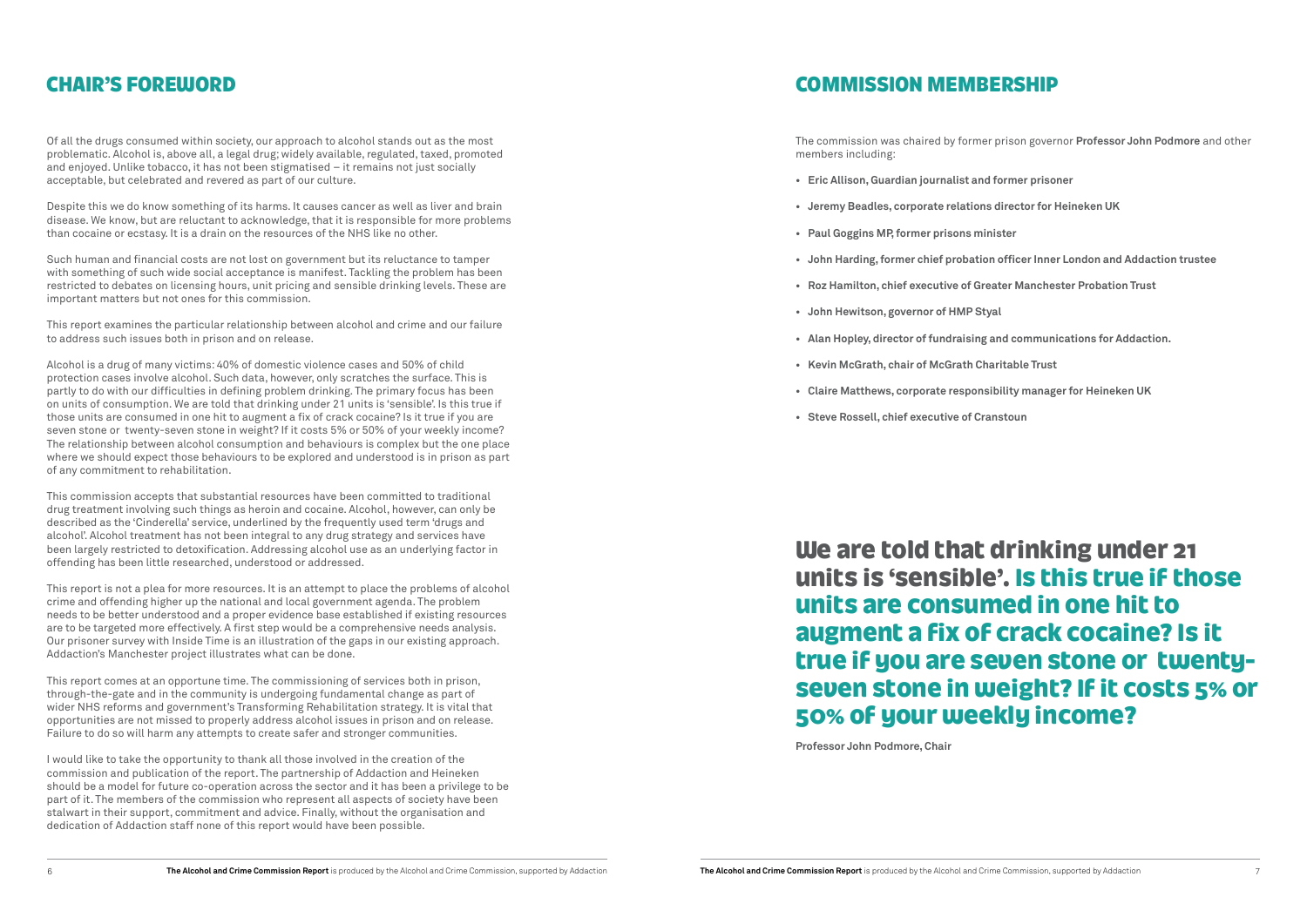

#### Executive summary

In early 2011, Addaction noticed a significant gap in service provision for prisoners suffering from alcohol abuse – in particular through-the-gate services. In an attempt to tackle some of these problems at a local level, and with funding from Heineken UK, Addaction set up a resettlement service in Manchester.

The project works with men from HMP Manchester and women from HMP Styal before they are released from prison, at the point of release and as they settle back into their community. Early evaluation has been extremely encouraging and there is a strong case for rolling out the programme more widely.

In view of the project's success, Addaction and Heineken UK believe these results should be disseminated to a wider audience in order to demonstrate the importance of this form of service provision, and for the issue of alcohol misuse among the prison population to be investigated further.

This report lays out the commission's findings and demonstrates why they create a cause for concern. With the introduction of the Offender Rehabilitation Bill in early 2013 there is some recognition of the problem and the focus on rehabilitation is welcomed. However, as is often the case, alcohol is once again sidelined despite the known size of the problem and the correlation between alcohol use and offending. The government must address this issue if it wants to reduce reoffending, by supporting those people who suffer from an alcohol problem through their prison sentence and most crucially from the prison gate and back into the community. The government needs to set out commissioning structures that demand proper and consistent through-the-gate services that specifically address alcohol use.

The key findings of the commission come from a questionnaire which was published in the pages of Inside Time, the national newspaper for prisoners. The questionnaire asked prisoners whether they saw themselves as having an alcohol problem and if alcohol played a part in the crime for which they had been convicted. It also looked into different forms of treatment available to prisoners and whether they had been informed about any support available while inside prison and also of any 'continuity of support' available upon and after release to help them resettle back in the community.

#### **The main findings from this questionnaire create cause for concern.**

• 38% of prisoners that responded believe that their drinking is a big problem, with 70% saying that they had been drinking when they committed the offence for which they were

• 76% knew about support available IN PRISON for those with alcohol problems.

• 58% of prisoners stated that they had been offered support for their alcohol problems

• However, despite the majority being aware of the support in place only 22% found this

- are getting stuck in the revolving door of prison.
- incarcerated.
- 
- INSIDE prison.
- support 'very helpful'.

The Alcohol and Crime Commission Report is produced by the Alcohol and Crime Commission, supported by Addaction



• 67% of respondents said this was NOT their first time in prison. This indicates that people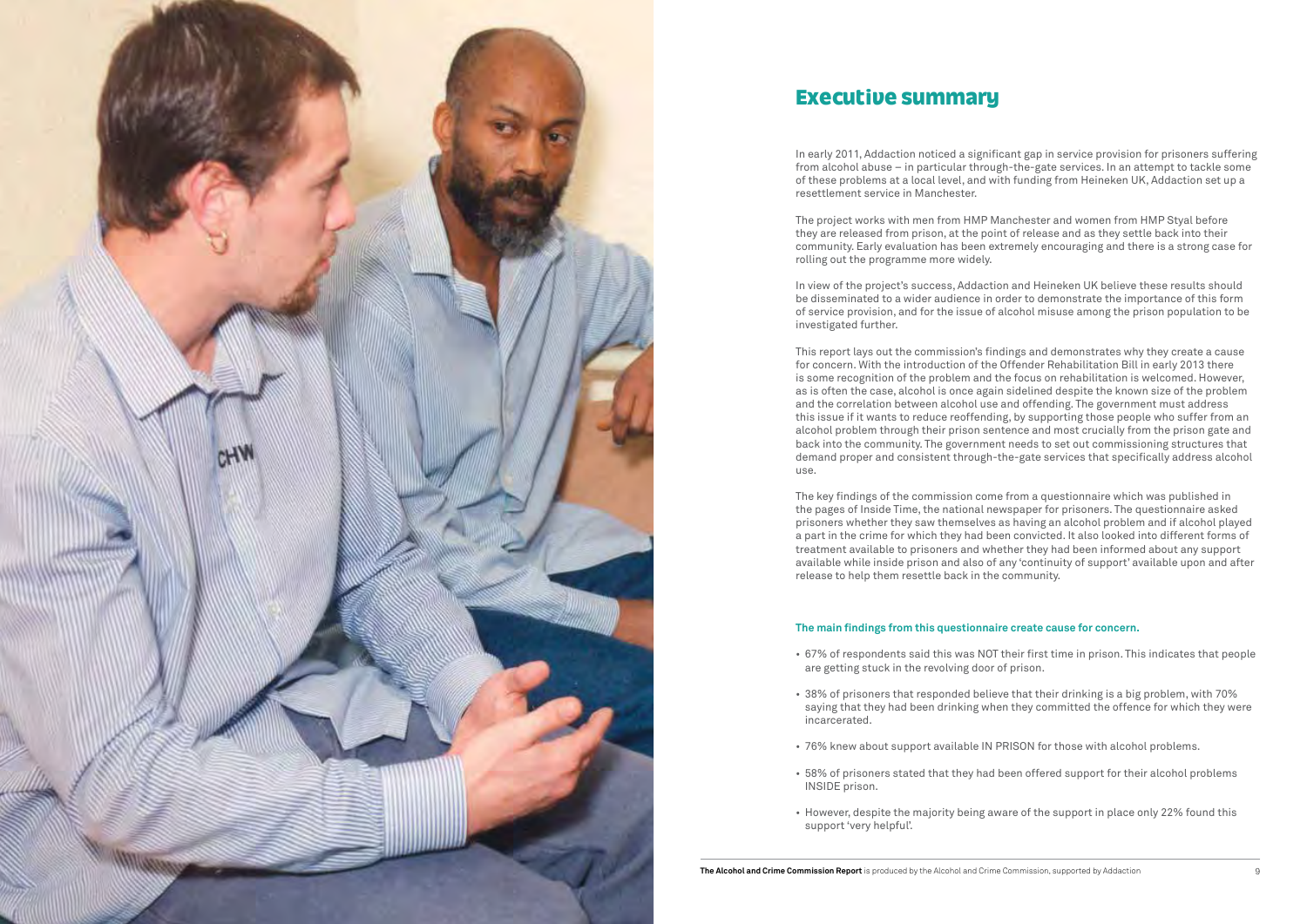### <u>The commission makes are </u> following key recommendations:

**• New commissioning arrangements should make specific reference to dedicated alcohol treatment services for prisoners, including those who are 'through the gate' and who have been released. Interventions more specifically tailored towards alcohol misuse should be developed and alcohol referral schemes should be set up as part of all resettlement**

**• More research needs to be conducted into the nature and delivery of prison resettlement services and the impact of not specifically addressing a person's alcohol use in this process.**

**• Alcohol awareness training should be provided for offender managers, peer support workers and mentors.This will ensure that offenders are being asked about alcohol and whether or not it is a problem Support workers are able to signpost further**

**• The prison system should engage more positively and proactively with problematic and harmful/hazardous drinkers who find themselves in prison, and not just those who are**

- **programmes.**
- 
- **services.**
- **dependent on alcohol.**
- **women and its wider consequences.**
- **targeting of resources.**
- **at the heart of their own recovery.**

**• Specialist through-the-gate services for women prisoners which deal specifically with alcohol problems must be available to all female prisoners, including those on short sentences.They must take into account the symptomatic nature of alcohol use among**

- Barrow Cadbury Trust
- • Department of Health
- • DrugScope
- • Criminal Justice Alliance
- • Nacro
- • Prison Reform Trust
- Partners of Prisoners (POPs)
- • Public Health England
- Revolving Doors
- • Women MATTA

**• A thorough and alcohol-specific needs analysis should be carried out into alcohol misuse among the prison population. This would reveal the true extent of the problem and inform the**

**• All through-the-gate services should prioritise communitybased treatment to help people recover fully in their community, reduce stigma and put service users in charge of their lives and**

- • Only 42% of respondents said they knew of support available OUTSIDE prison and only 40% were informed about help available for their drinking problems upon release.
- • 46% of female respondents compared to 37% of men stated that they perceived their drinking to be a big problem, with 58% of women (compared to 72% of men) saying that drinking contributed to their offending behaviour.
- In general a lower percentage of female prisoners were aware of support for their alcohol problems: 27% of women had no knowledge of support available compared to 23% of men.
- • Only 24% of female prisoners are aware of support available OUTSIDE of prison compared to 45% of men.
- • Only 42% of women had been offered help while in prison compared to more than half of men (60%).

**To further inform the report,Addaction met with a variety of different organisations with expertise in the area of rehabilitating offenders.These included:**

In line with the main findings from the questionnaire, there was a strong consensus that the provision of alcohol treatment to the prison population was inadequate. Furthermore, while many changes are underway across the sector, we found no evidence that the problem of alcohol abuse is being adequately addressed.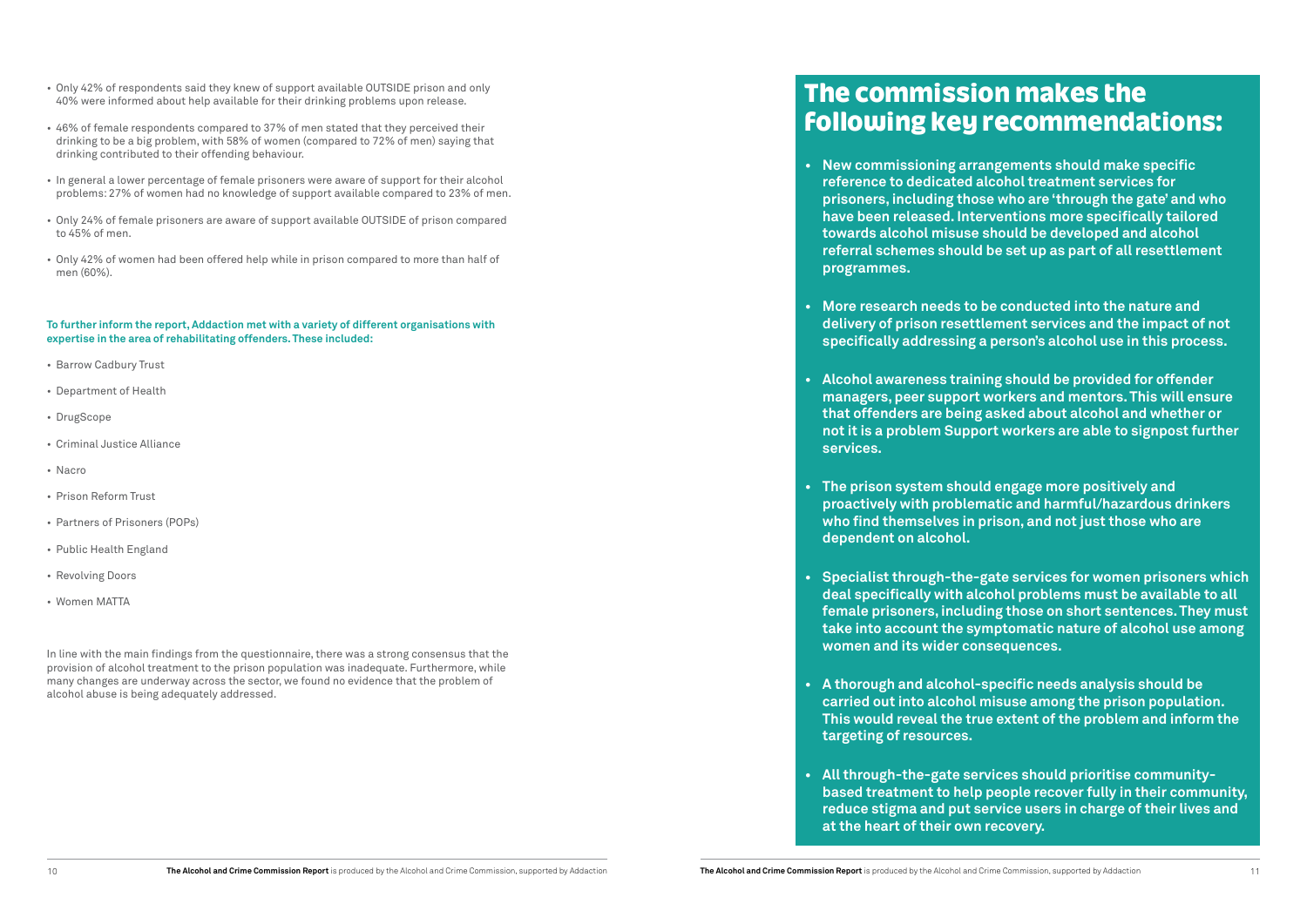

#### The commission concludes The commission concludes

The alcohol and crime commission concludes that dedicated alcohol treatment services within prison and through-the-gate are of clear social and financial benefit. Although this is not a new concept, with some prisons already having alcohol support in place, this is not consistent across the prison estate and there is still a long way to go to provide a universal form of provision for those prisoners with alcohol problems.

#### Key prison facts

- **• As of 31March 2013 the prison population of the UK is 83,769.This is a slight decrease of 4% (3,762) from March 2012 (MoJ, 2013c).**
- **• The average annual cost of a prison place for 2010-11 in England and Wales was £39,573 (MoJ, 2011a).**
- **• In 2008-09 the cost of looking after short-term sentenced prisoners (less than 12 months) was £286 million, not including education and healthcare costs (National Audit Office, 2012, cited in Prison Reform Trust, 2012).**
- **• HM Treasury states that around £4.1billion was spent on prisons in England and Wales in 2010-11 (Berman et al, 2012).**
- **• Substance dependence is known to be up to 10 times more prevalent among prisoners than it is in the general population (Fazel et al., 2006).**

#### Key resettlement facts

**• 58% of adult offenders who are discharged from prison serving a short sentence (less**

**• 630,000 people are cautioned, convicted or released from custody every year, with around 170,000 of these committing a proven reoffence with a year (MOJ, 2013a).**

**• Around 190,000 adult offenders are discharged from prison or commence a court order, with around 69,000 of these reoffending within a year.This gives a proven reoffending**

- **than 12 months in custody) reoffend within 12 months (MoJ, 2013b).**
- 
- **rate of 36% (MoJ, 2013a).**
- **£13billion (Prison Reform Trust, 2012).**
- **sentence (MoJ, 2011b).**

**• In 2007-08 reoffending by all recent ex-prisoners cost the economy between £9.5 and**

**• Court-ordered community sentences are seven percentage points more effective at reducing reoffending (with a matched sample of offenders) than a short-term prison**

#### Key alcohol facts

**• The estimated social cost of alcohol to the NHS alone in England is estimated at**

**• In 2010 it was found that around 7% of prisoners had a severe alcohol dependency (Patel**

- **• Alcohol-related harm is estimated to cost society £21billion annually (HM Government, 2012).**
- **£2.7billion (Health and Social Care Information Centre, 2012).**
- **Report, 2010).**
- **will fail to recognise they have a problem (Prison Reform Trust, 2012).**
- **problem would also leave with an ongoing problem (HMIP, 2010).**
- **alcohol (Home Office, 2011).**
- 

**• 22% of prisoners surveyed by the HM Inspectorate of Prisoners reported having an alcohol problem when they entered.This was recognised to be an underestimate as many**

**• In 2010, the Prisons Inspectorate found that 60% of those entering prison with an alcohol**

**• In 44% of violent crimes the victim believed the offender(s) to be under the influence of**

**• Over half of prisoners reporting an alcohol problem also reported a drugs problem, with an extra 44% stating they also had an emotional or mental health issue (HMIP, 2010).**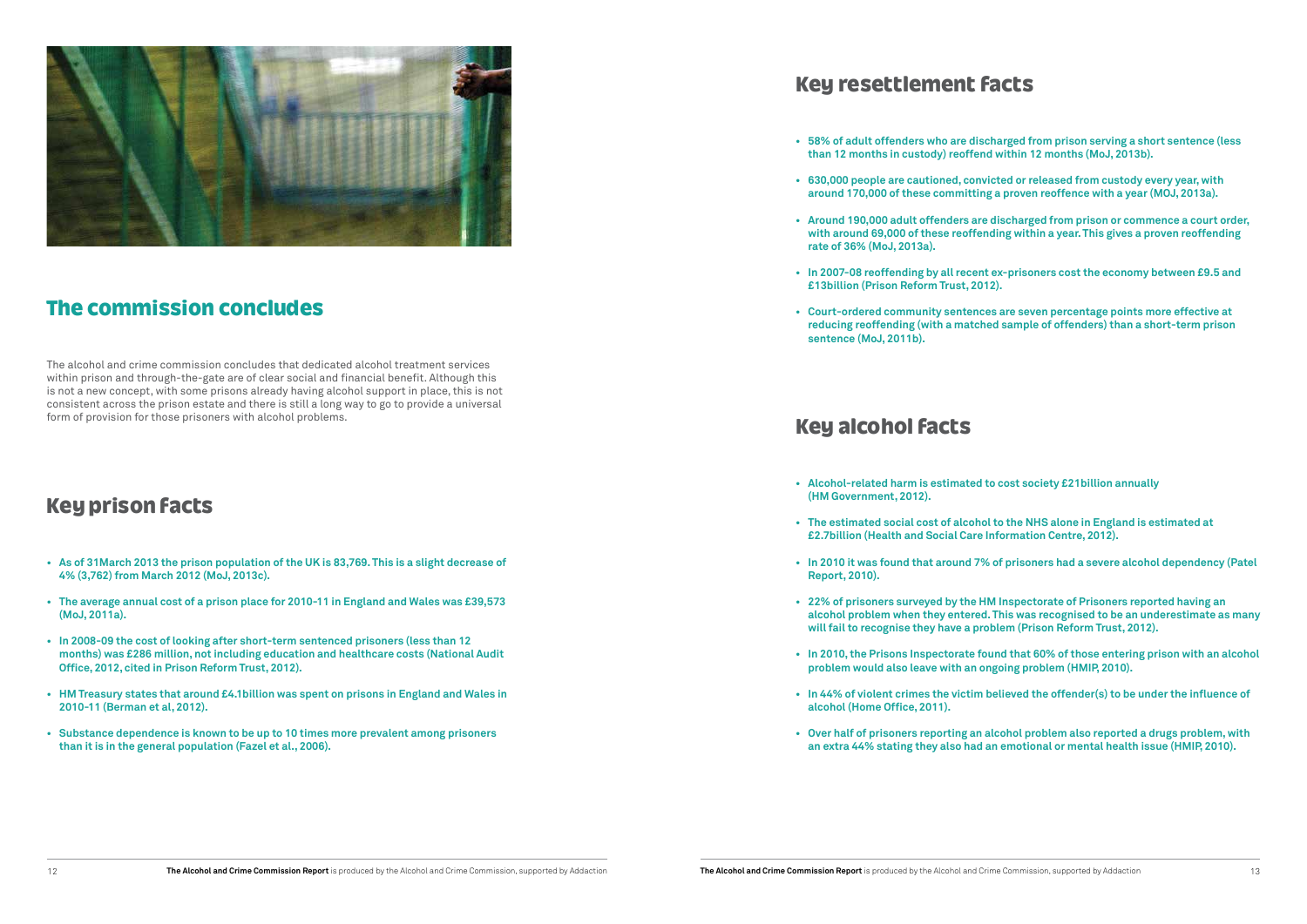#### Transforming rehabilitation

There have been recent developments in the justice landscape which will impact hugely on the way in which our prisons are run and delivered. 'Transforming Rehabilitation: a Strategy for Reform' laid out the coalition government's plans to reform probation in England and Wales by opening up to competitive tender the provision of services for low- to medium-risk offenders.

The design stage of the competition to provide services under the new arrangements is not yet complete and a fuller picture of what certain proposals will mean in practice should emerge in the near future.

#### **Key proposals in the strategy set out:**

- • That the existing individual probation trusts will be reorganised into a single national public sector probation service. This was put into motion on 17 January 2014 with the official Termination of Probation Trust Service Contract.
- The government's aim is for every offender released from custody to receive statutory supervision and rehabilitation in the community. The Offender Rehabilitation Bill, which is in its final stages of debate in the House of Lords, will extend statutory supervision to around 50,000 short sentenced offenders who will serve their whole sentence in a resettlement prison and come out to a tailored package of supervision and support.
- • This tailored package of support will be in the form of a through-the-prison-gate resettlement service. It will ensure most offenders will receive at least 12 months' statutory supervision in the community. To support this, the vast majority of offenders are released from prisons in, or close to, the area in which they will live. It is anticipated that short-sentenced prisoners will serve most or all of their sentences in these prisons, and longer sentenced prisoners will spend a minimum of three months there prior to release.
- The government will open up the market for rehabilitation services to a host of new providers from the public, voluntary and private sectors, at both local and national levels.

New payment incentives will be created which will be dependent on achieved reductions in reoffending. To receive the full success payment, providers will need to achieve an agreed reduction both in the number of offenders who go on to commit further offences, and a reduction in the number of further offences committed by the cohort for which they are responsible (MoJ, 2014). The Offender Rehabilitation Bill which sets out many of the policies to reform the way offenders are rehabilitated, is yet to be formally confirmed and put in place.

As a result of the termination of individual probation trusts, a single public sector probation service and 21 new government-run bodies known as 'Community Rehabilitation Companies' (CRCs) will take over. The main job of the CRCs will be to provide work for the probation trusts. Once the business has been contracted out, the CRCs will be transferred over to the winning bidders.

With particular focus on drugs and alcohol policy, following the abolition of the National Treatment Agency, budgets and commissioning responsibilities for drug and alcohol services has now been shifted to directors of public health based in the local authority. When prisoners are released and resettled back into the community they will be under their care. This creates a real concern that there will be potential for disinvestment in this area, unless there is particular advocacy at the local level. Therefore, a lack of specialist provision of these services may result in some people being required to attend services that do not meet their needs. It is vital that on release from prison individuals suffering from an alcohol problem need to be given the opportunity to work with people who are specifically trained to look after their needs.

#### **NOMS, the executive agency responsible for commissioning adult offender services in custody and the community, issued a set of new commissioning intentions in line with government policy and the new transforming rehabilitation plans.These priorities help**

**define the services that will be provided in the end.Their intentions are to:**

1. Enhance public protection and ensure a safe, decent environment and rehabilitative

2. Strengthen integration of service delivery between directly funded, co-commissioned

- culture.
- providers and wider partners.
- 3. Deliver an efficient, quality service.
- 
- 5. Ensure that delivery of services is responsive to individual needs.
- 6. Deliver priority national or specialist services (NOMS, 2013, 9-11).

4. Ensure delivery is matched to population, purpose and NOMS outcomes.

All our recommendations fit with government policy, the new commissioning landscape and the main overarching commissioning intentions as set out by NOMS above.

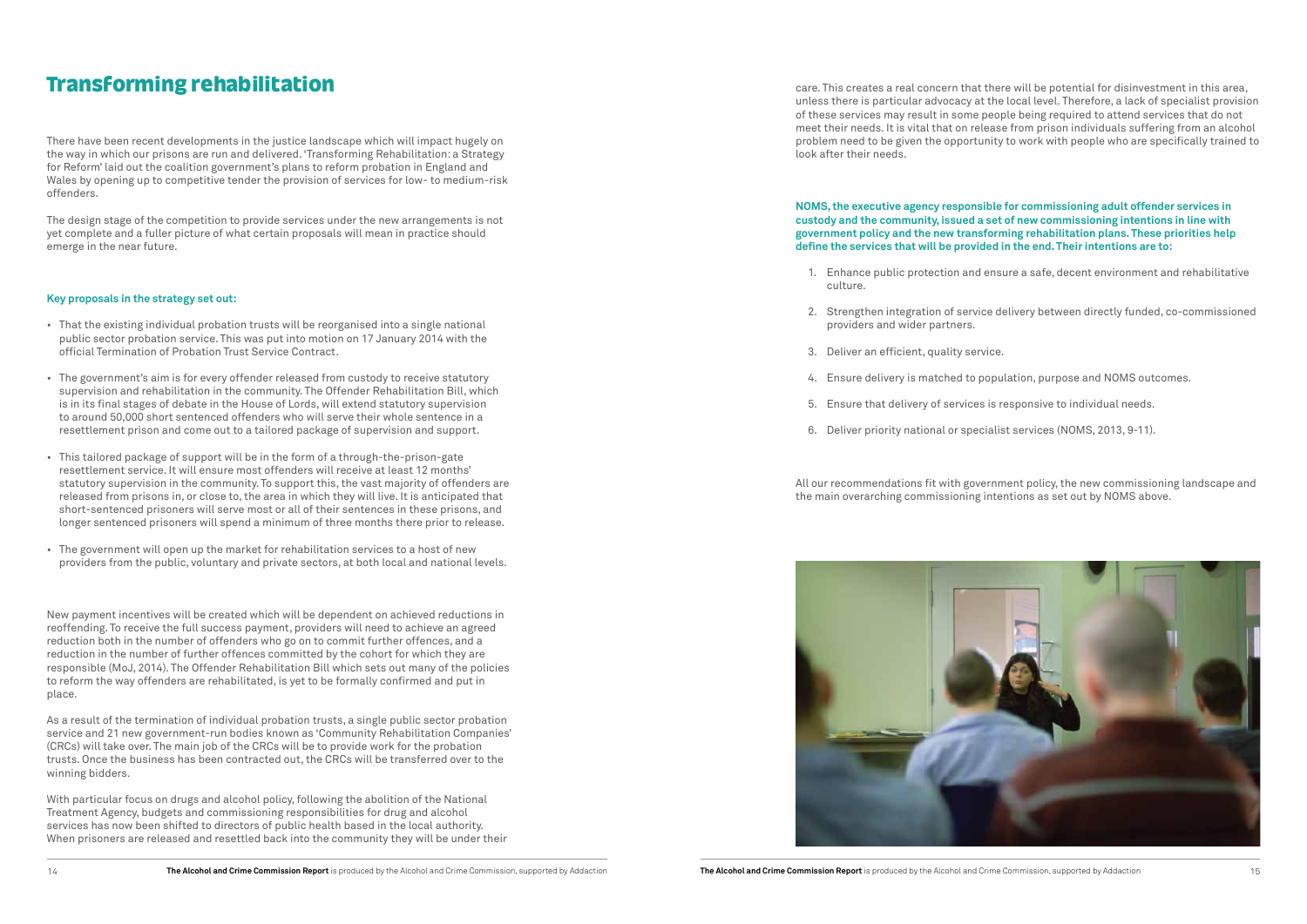

#### Commission findings

As part of the commission, a survey was conducted with prisoners through the prison newspaper, Inside Time. This was carried out to get a picture of what alcohol services were being offered to prisoners in prison and on release, to try to understand whether the needs of prisoners with a problematic relationship with alcohol was being met.

#### **The key aims of the survey were to identify whether:**

1. Alcohol use was associated with people's experiences that led them to being in

2. People have been offered support either in prison or whilst resettling into the

- prison.
- community after discharge.

A survey was designed, taking into account the need for succinctness, anonymity, the ability to quantify the results and to enable people to enter detail that authentically reflected their own experiences.

#### **The survey structure included:**

1. Basic demographic details (gender and age). Ethnicity was not included in an attempt

- to reassure people of anonymity.
- 
- 
- 
- 

2. Basic questions about time in prison and knowledge about release dates.

3. Questions about problematic drinking and the level of relationship (if any) between alcohol consumption and the offense that led to a custodial sentence.

4. Questions about available support for alcohol misuse in prison.

5. Questions about available support for alcohol misuse upon discharge. A mixture of Likert scales and spaces for open-ended responses.

Face validity for the survey was established through circulation, feedback and discussion over a three-month period with the resettlement commission team, Professor Graham Towl and an independent research consultant.

In relation to the sampling strategy, the survey was published and prisoners were able to complete the survey and send it back. A freepost address was provided. Surveys were gathered and entered by a research team, comprising volunteers. The limitation of this approach was the assumption that prisoners would have access to and read Inside Time. Although the publication has a wide readership, there was no way to establish if the survey issue reached all prisoners and whether they had time and the opportunity to complete and submit the survey. Again to protect anonymity, the survey did not ask for details concerning prisons or prison wings from the participants. This means that information about the scope of distribution could not be gathered.

The Alcohol and Crime Commission Report is produced by the Alcohol and Crime Commission, supported by Addaction 17

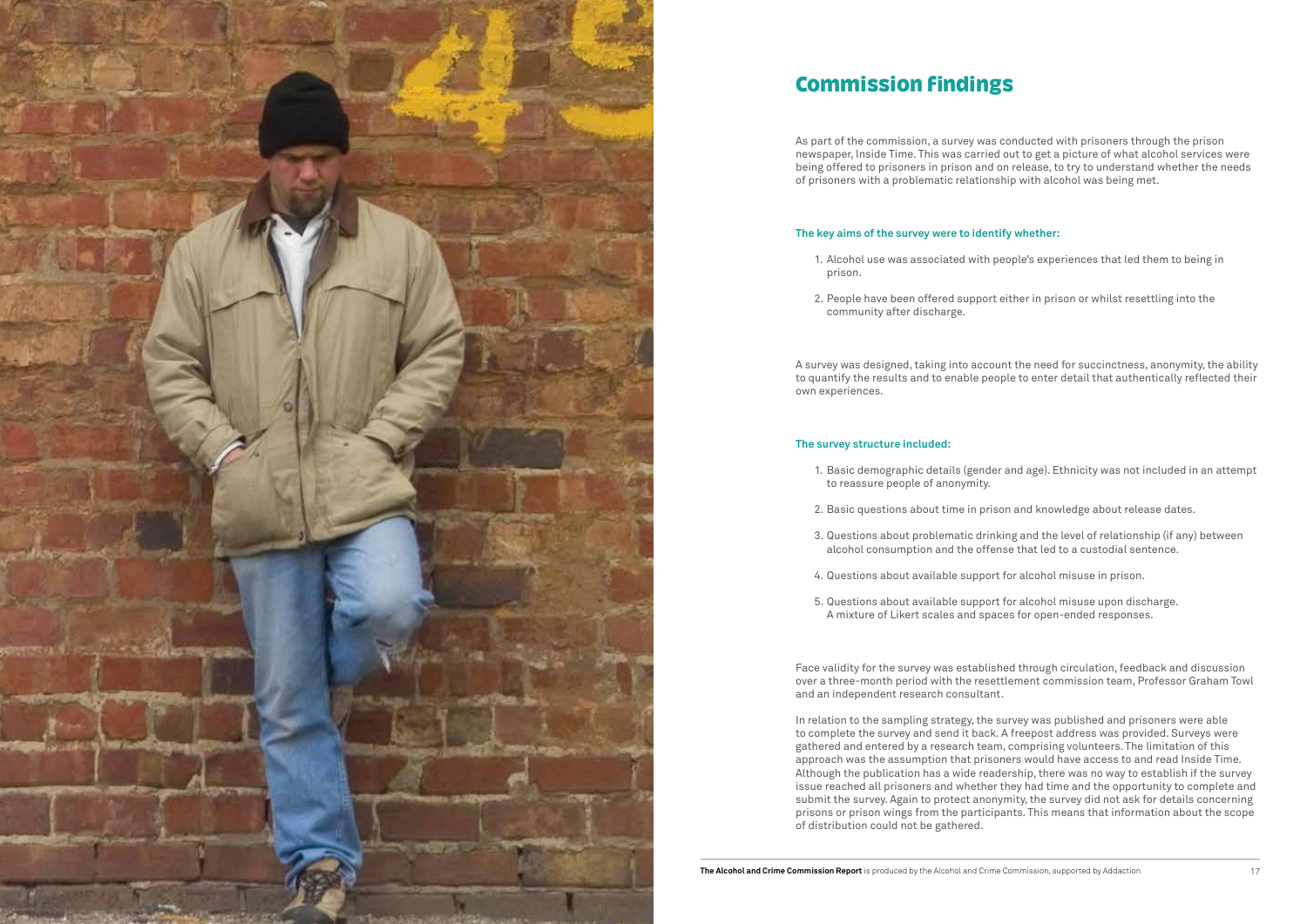A total of 267 surveys were returned. The quality of completion was high with 99% total completion of all questions.

The survey data were entered into a statistical package. Descriptive analyses of quantitative data and thematic analyses of written responses, to identify the key themes, were conducted.

#### **The key quantitative findings from the survey are listed below (see the appendix for full results and tables):**

- • 67% of respondents said this was NOT their first time in prison. This indicates that people are getting stuck in the revolving door of prison.
- • 38% of prisoners that responded believe that their drinking is a big problem, with 70% saying that they had been drinking when they committed the offence for which they were incarcerated.
- • 76% knew about support available IN PRISON for those with alcohol problems.
- 58% of prisoners stated that they had been offered support for their alcohol problems INSIDE prison.
- However, despite the majority being aware of the support in place only 22% found this support 'very helpful'.
- • Only 42% of respondents said they knew of support available OUTSIDE prison and only 40% were informed about help available for their drinking problems upon release.

It is clear from these results that drinking is a significant problem in contributing to offending behaviour and that prisoners are not being offered, or are aware of, the support that is available to them when inside and in particular upon leaving prison and resettling back into the community.

'The impact on police of alcohol-related incidents is huge. of opportunity for those with alcohol problems; there might not be another chance to catch them sober and offer them the help and support they need. Traditionally we have spent more money on drugs, but dealing with alcohol-related problems needs to be top of the agenda to deal with the impact on society of irresponsible drinking, and to reduce the financial burden on policing

#### **Due to the differing needs that women in prison have, the key results relating in particular to women are listed below:**

- • 46% of female respondents compared to 37% of men stated that they perceived their drinking to be a big problem, with 58% of women (compared to 72% of men) saying that drinking contributed to their offending behaviour.
- • In general a lower percentage of female prisoners are aware of support for their alcohol problems: 27% of women had no knowledge of support available compared to 23% of men.
- Only 24% of female prisoners are aware of support available OUTSIDE of prison compared to 45% of men.
- Only 42% of women had been offered help while in prison compared to more than half of men (60%).

These gender comparisons indicate that more support is needed for women with alcohol problems inside prison and upon release. More female respondents thought their drinking was a big problem yet fewer women were receiving appropriate help and support for this.

A thematic analysis was conducted with the responses that prisoners offered to a question in the survey about their experiences of alcohol treatment service provision. Thematic analysis is a method used for identifying, analysing and reporting patterns or 'themes' in spoken and written words. In the context of the Inside Time survey, this type of analysis provided rigour by enabling the consistent interpretation of the large quantities of lengthy written responses. To reduce bias, the thematic analysis was conducted by an independent researcher who was not familiar with the Alcohol and Crime Commission aims and objectives, nor the quantitative data also collected by the Inside Times survey.

The findings from the thematic analysis are summarised below.

# and health services.'

and health services.' – Adrian Lee, Chief Constable, Northamptonshire

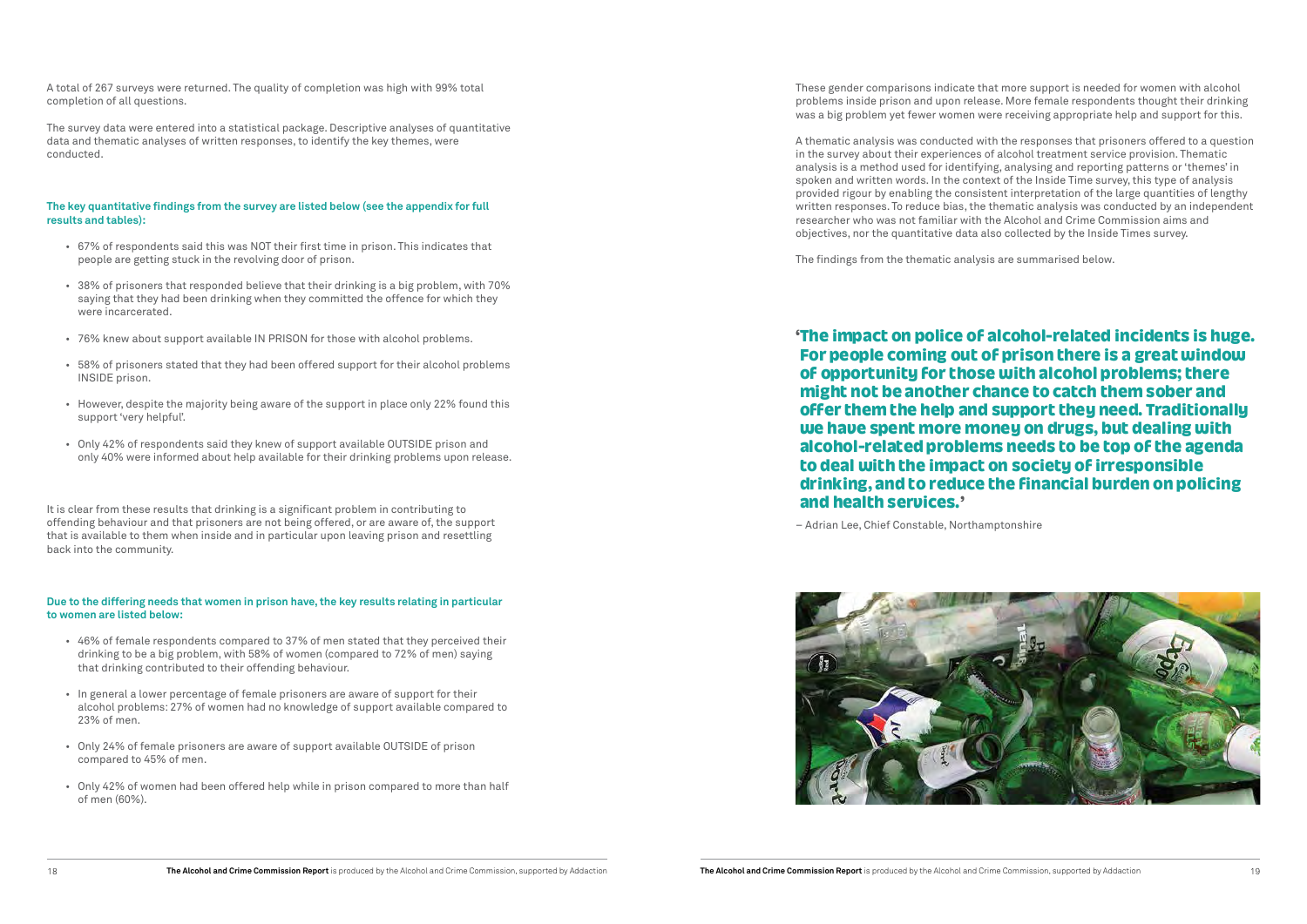

The Offender Rehabilitation Bill Impact Assessment devotes little attention to alcohol, focusing mainly on the treatment of 'traditional' drug-using prisoners. Such an approach is difficult to understand, given that the same impact assessment states the number of prisoners requesting help for drug problems is only 4% higher than those requesting support for alcohol problems. Such figures also rely on prisoners recognising that they have a problem, something which is much less common with alcohol misuse.

#### 'The links between alcohol and crime are well documented. In practice, they mean that a lot of people who have problems with alcohol are ending up in police who have problems with alcohol are enamely up in police.<br>Stations courts and prisons ' stations, courts and prisons. '

It is generally accepted that a large majority of crimes are committed while the person is under the influence of alcohol (something which is reflected in the views of victims and from offenders themselves). According to results in the British Crime Survey, in 44% of violent crimes the victim believed the offender(s) to be under the influence of alcohol (HMIP, 2010).

''Often alcohol misuse is only one part of a more and relationship breakdown, abuse and violence, homelessness and mental health issues. This means that a 'joined up' and integrated approach to resettlement is vital to preventing reoffending and giving people a real chance to get their lives back on track."

**– Marcus Roberts,DrugScope**

Moreover, a lack of education, patchy work history, no formal address and the stigma of being both a 'criminal' and a substance abuser means that many in this group face even greater challenges and are regularly passed over by both landlords and employers. It follows that, without secure income and accommodation, many are also more likely to sleep rough. In turn, they are not able to fully reintegrate back into society, which then increases their chances of returning to problematic drinking, and consequently criminal activity. Without support on release people are quickly reverting to previous habits and finding themselves back in the vicious cycle of offending.

chance to get their lives back on track.'' **– Marcus Roberts,DrugScope**

The Alcohol and Crime Commission Report is produced by the Alcohol and Crime Commission, supported by Addaction 21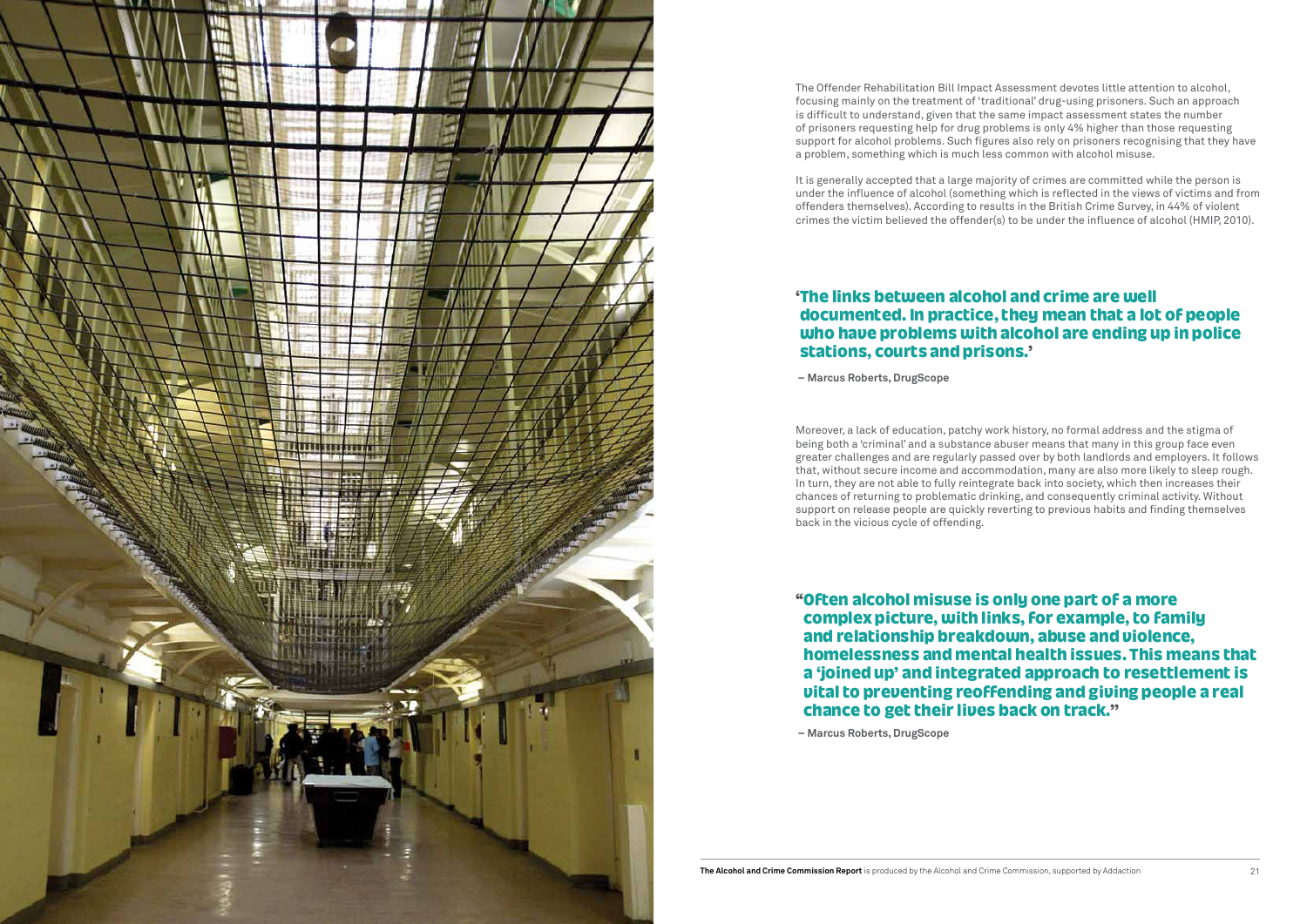'For many who commit less serious offences, they should possible and dealt with through robust community sentencing that addresses the causes along with the crime. Short prison sentences can add to the mess and disruption that is often linked to alcohol problems, for example, impacting on access to housing, benefit entitlements or employment, wrenching people from families and communities and disrupting ongoing families and communities and disrupting ongoing treatment or support in the community.

Prison should be seen as an opportunity for people to address their problems with alcohol. But if positive progress is not maintained upon release, there is a significant risk that government resources committed to rehabilitating people will be wasted. Transforming Rehabilitation is a step in a positive direction but there are concerns that the new commissioning arrangements for prison health care and probation services will cause further confusion. There are real fears that as the government opens up the market to private companies the supervision of ex-offenders and prisoners could be left to untrained, unqualified personnel who are cheaper and will have less impact on profit margins. This will be particularly noticeable when ex-prisoners have specific needs such as an alcohol problem.

**– Marcus Roberts,DrugScope**

If the Ministry of Justice is serious about reducing reoffending and implementing a rehabilitation revolution it must take responsibility for ensuring that alcohol resettlement services are efficiently and effectively delivered to those who need them.

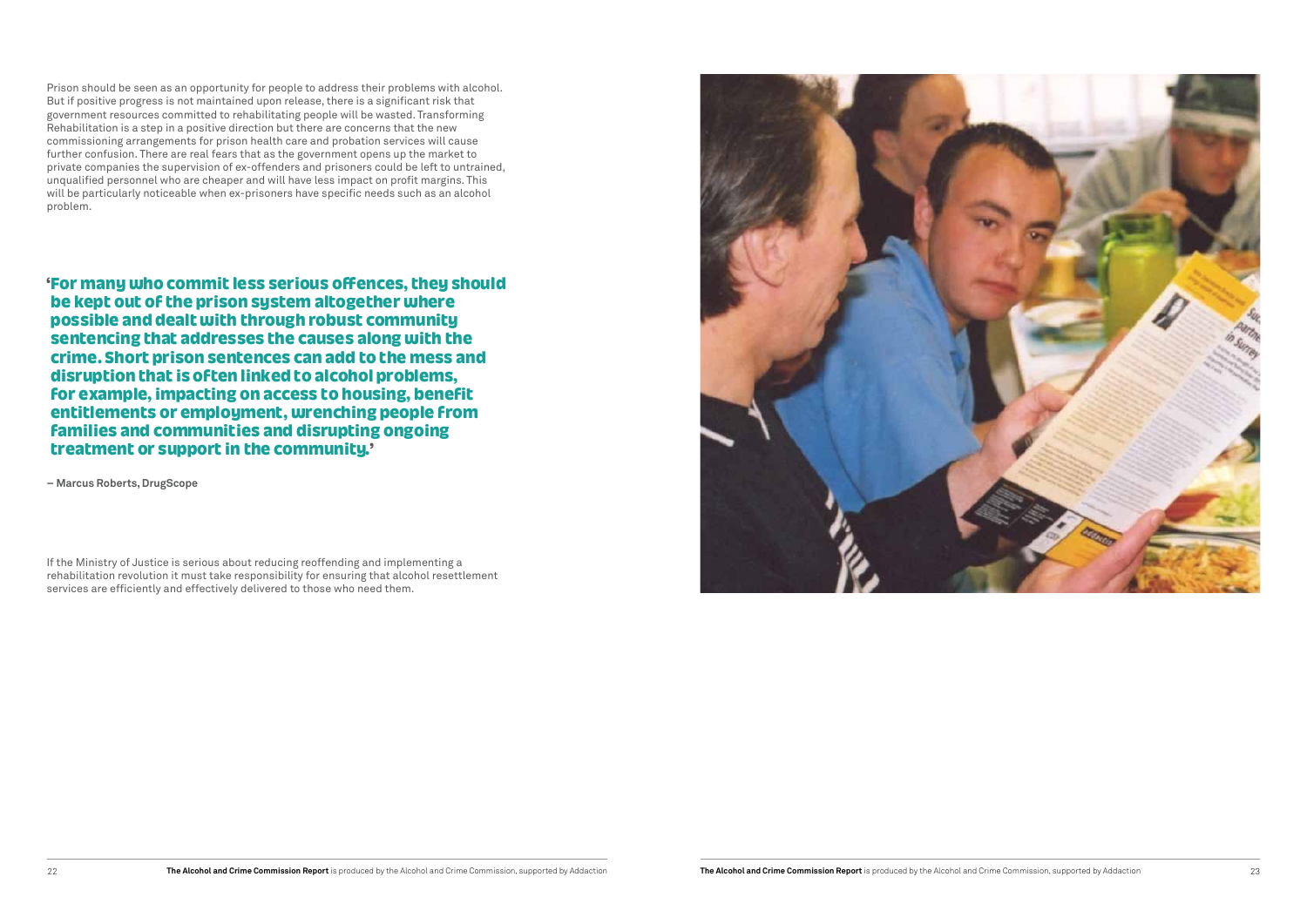#### 'Alcohol is definitely a problem for women in prison, with drugs. There are always complicated underlying issues for women for which alcohol is just a symptom. You are only seen as worth the time if you pose a substantial risk, but women commit low level, petty offences which result in short term sentences, keeping them trapped in the revolving door as they don't get any resources dedicated to them. As a result of these underlying issues women have a deep mistrust of statutory services and most are therefore reluctant to give away much information to prison officers when they first step into



#### Women in prison

information to prison officers when they first step into<br>hrison

'The prison system is mostly designed for men by men and just tweaked for women - so it doesn't work for uomen as it doesn't cater to their needs which are entirely different from those of men. Through-the-gate support is key. Many of these women need someone to hold their hand and take them around on their first day after release - success on the first day is vital in continuing success as it helps build up their confidence so they are able to carry this on.

the two are released from prison they need<br>something to go out to, something safe. Otherwise for some, prison is quite an attractive option and provides a safe place for many women and resettlement with alcohol problems must address these underlying issues in arcohol problems must address these undergoing issues in order for them to reintegrate back into society. '

**– Katie Fraser, Women MATTA**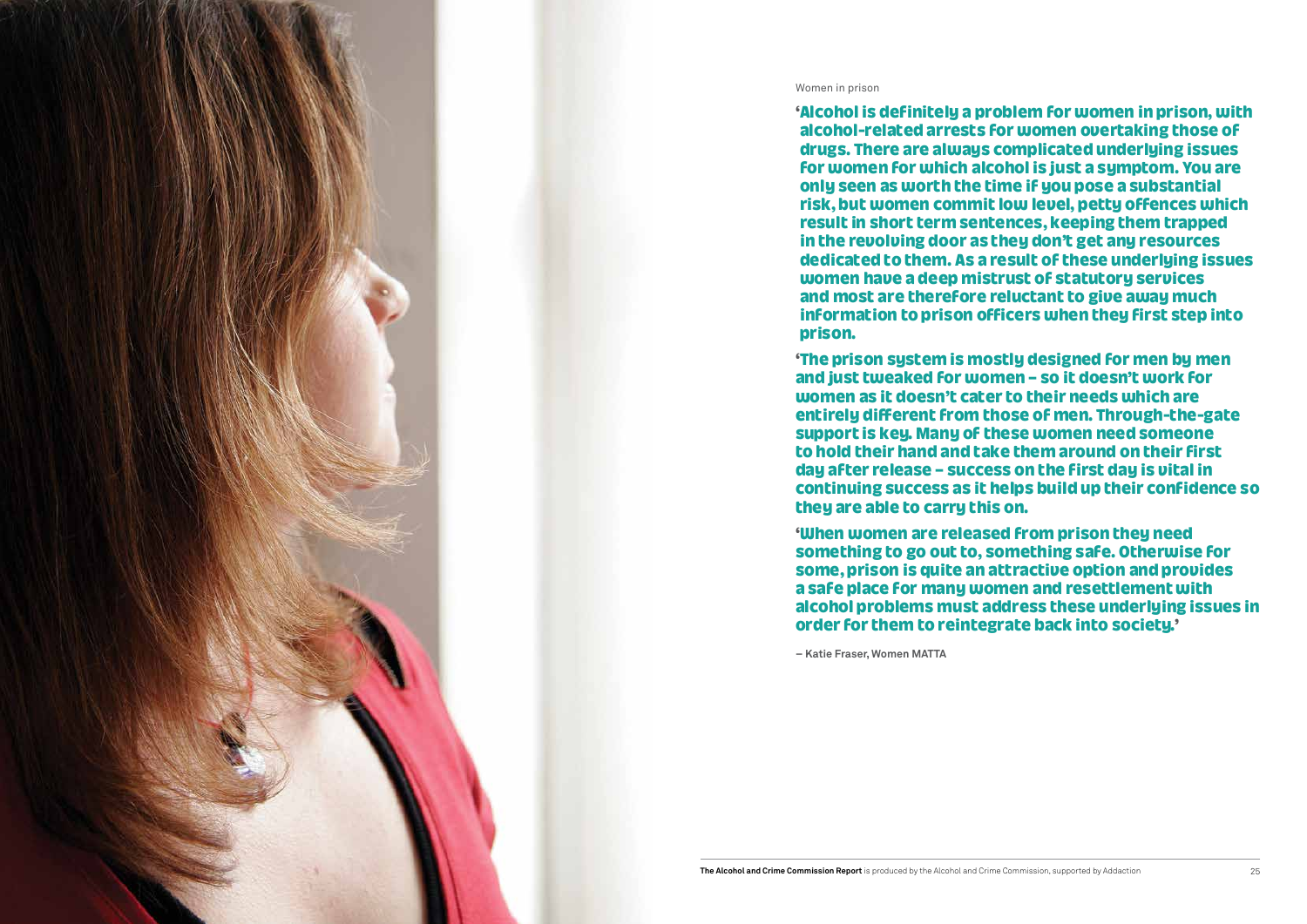'Still far too many women enter prison with an alcohol support in place to help them overcome dependency. This is particularly concerning given the strong association between vulnerability, being the victim of abuse and alcohol misuse.

'Often the answers lie outside prison, within communities. There is an indisputable need to ensure alcohol services are properly resourced and truly available for people leaving prison. We should also focus on prevention, supporting women and girls at risk before difficulties escalate.' different established and the contract of the contract of the contract of  $\mathcal{L}$ 

**– Vicki Helyar-Cardwell, director, Criminal Justice Alliance**

#### **Two core themes** Two core themes

A recent probation inspection found that in a sample of 107 women, 59% had problems with alcohol, with alcohol being more prominent in the sample than 'traditional' drugs. This is a cause for concern as treatment programmes are limited for those serving short sentences and treatment programmes specifically aimed at female offenders are particularly underdeveloped (McMurran et al, 2011).

• Articulate suggestions about the numerous opportunities identified to bridge the gap in the provision of treatment that tackles alcohol misuse in general, and amongst offenders in prison, in the community and through resettlement opportunities.

'Despite these barriers and issues faced in regards to seems that there is still a lack of a concerted strategy. This is particularly lacking when it comes to the needs of women with alcohol dependencies. Women have a particular set of needs and pulnerabilities that must be addressed separately from those of men. For example. there is a clear correlation between substance misuse and domestic violence, with women experiencing domestic violence up to 15 times more likely to misuse alcohol and nine times more likely to misuse drugs than alcohol and nine times more likely to misuse arage than<br>Illoman ganarallu <sup>)</sup> women generally.'

**– Women's Aid, 2011**

Interestingly, there was indeed a pattern that emerged from the rich source of informative detail collected from the written survey responses.

The two major themes that emerged when prisoners were given an opportunity to openly express their perspectives about alcohol treatment services included dissatisfaction at the gaps in service provision and identified opportunities to bridge the gaps in service provision, especially in relation to an urgent need for resettlement services. These themes were organised in the following way:

- 
- 



 • Dissatisfaction with the experience of service provision that is meant to support a reduction in alcohol misuse amongst offenders in prison and in the community.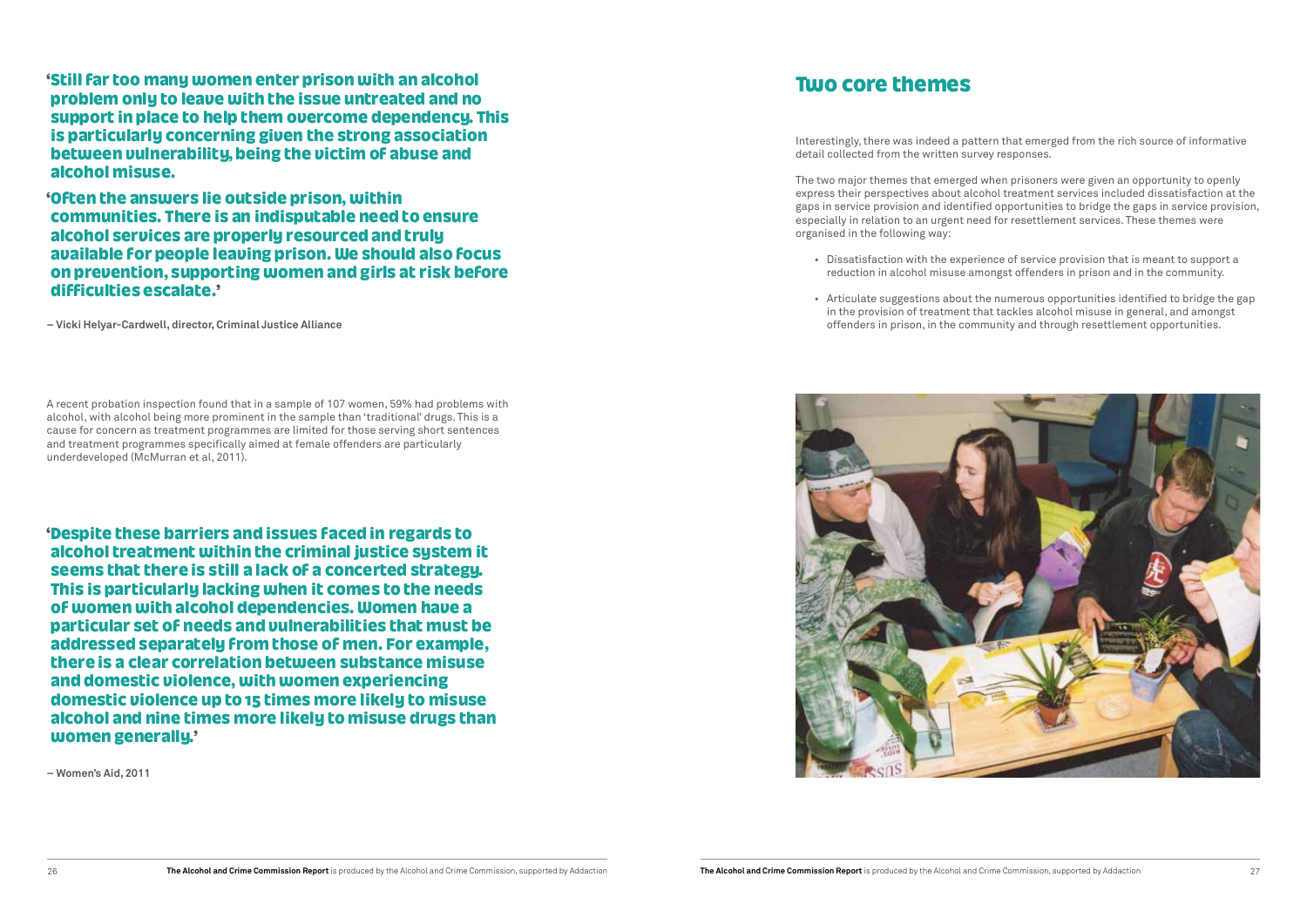#### Thematic map

The diagram provides verbatim quotations that evidenced the clear emergence of the two core themes upon which prisoner responses tended to focus.

For prisoners, peer support (mentors), rehabilitation and recovery support, accommodation, finding work and the coordination of services prior to release were consistently identified and important components to foster effective resettlement.

This evidence demonstrates that the answers to cutting crime and reducing reoffending rates do not always lie within the criminal justice system. Many of the solutions lie outside the justice system within housing, employment, mental health care, family services and drug and alcohol treatment services. This means that a package of support from government and voluntary agencies is vital to ensure that people can effectively resettle back into their communities again. With the new commissioning arrangements now in place it is vital to align these with the priorities of the key local decision makers and budget holders, such as police and crime commissioners and health and wellbeing boards.

#### **Addaction's Manchester** Resettlement Service <u>Resetting Service</u>

#### **Theme One:** Dissatisfaction at the gap in alcohol treatment service provision

#### **In prison:**

"Even though I asked to see CARATS, they weren't supportive when it came to alcohol." "I completed everything that CARATS gave me, in a cell pack there was nothing for alcohol problems."

"The prison offered me nothing for being an alcoholic, but if you are a drug addict, the possibilities are endless."

"I had to say I took drugs, not alcohol, to get on the prison treatment programme."

#### **In the community:**

#### Graham was serving time at HMP Manchester for a drugwhile in custody, there was concern that alcohol could be a problem on release. In consultation with his probation officer, he was referred to Addaction's Resettlement

#### Following release, Graham managed to stay largely alcohol-free with the service's support. Despite going through a difficult time in the aftermath of his sister's murder, he drank small amounts on only two occasions. Graham has now been discharged from treatment and is starting to undertake volunteer work in the local

"It was hard even to get a GP to understand my problem. I feel as if I'm being set up to fail." "There is not much support for people after release who are chronic alcoholics like myself." "Probation focuses on retribution too much, not on rehabilitation. They don't do what they're supposed to do in getting people help for alcohol problems."

#### **Theme Two:** Opportunities to bridge the gaps in alcohol treatment service provision

#### **In prison:**

"Prisons need alcohol support, more facilitators and coordinators to increase provision for all." "Accessible alcoholics anonymous, peer groups and life skills training would be really helpful in prisons."

#### **In the community:**

"Housing, hostels, rehab and dry houses are badly needed in most communities."

"Peer support by ex-offenders who have been released and have experienced the pitfalls and gains once released would be useful."

#### **Specific resettlement opportunities:**

"More information should be given to offenders to provide rehabs, hostels, rehabilitation centres and independent support groups in the local area."

"A joined-up approach before, during and after resettlement is needed, including a confidential service that will be entirely separate from probation."

"Awareness about resettlement needs to be delivered and coordinated from inside the Wall."

"Alcohol recovery involves finding work and proper accommodation. Not Accommodation in hostels where there are plenty of junkies and trouble makers."

"Initially just being picked up at the gate by a mentor or sponsor or somebody from the alcohol field who then helps you to settle into your community could help."

It is widely accepted that many people get involved with criminal activity while under the influence of alcohol, or to fuel an untreated drug habit. The survey with Inside Time helps to prove that link. Alcohol is a serious issue for many offenders; one that needs to be addressed while in prison and crucially, maintained through-the-gate so that they can fully integrate back into the community, avoiding the revolving door of reoffending.

**Graham's\* story**

Alcohol Service.

communitu. community.

*\*Name has been changed for anonymity* 

Aware of this and aware of the gap in services, Addaction set up a resettlement service within the grounds of HMP Manchester. Each year the project works with more than 300 men at HMP Strangeways and women at HMP Styal before they are released from prison, and supports them in reintegrating with their community upon release.

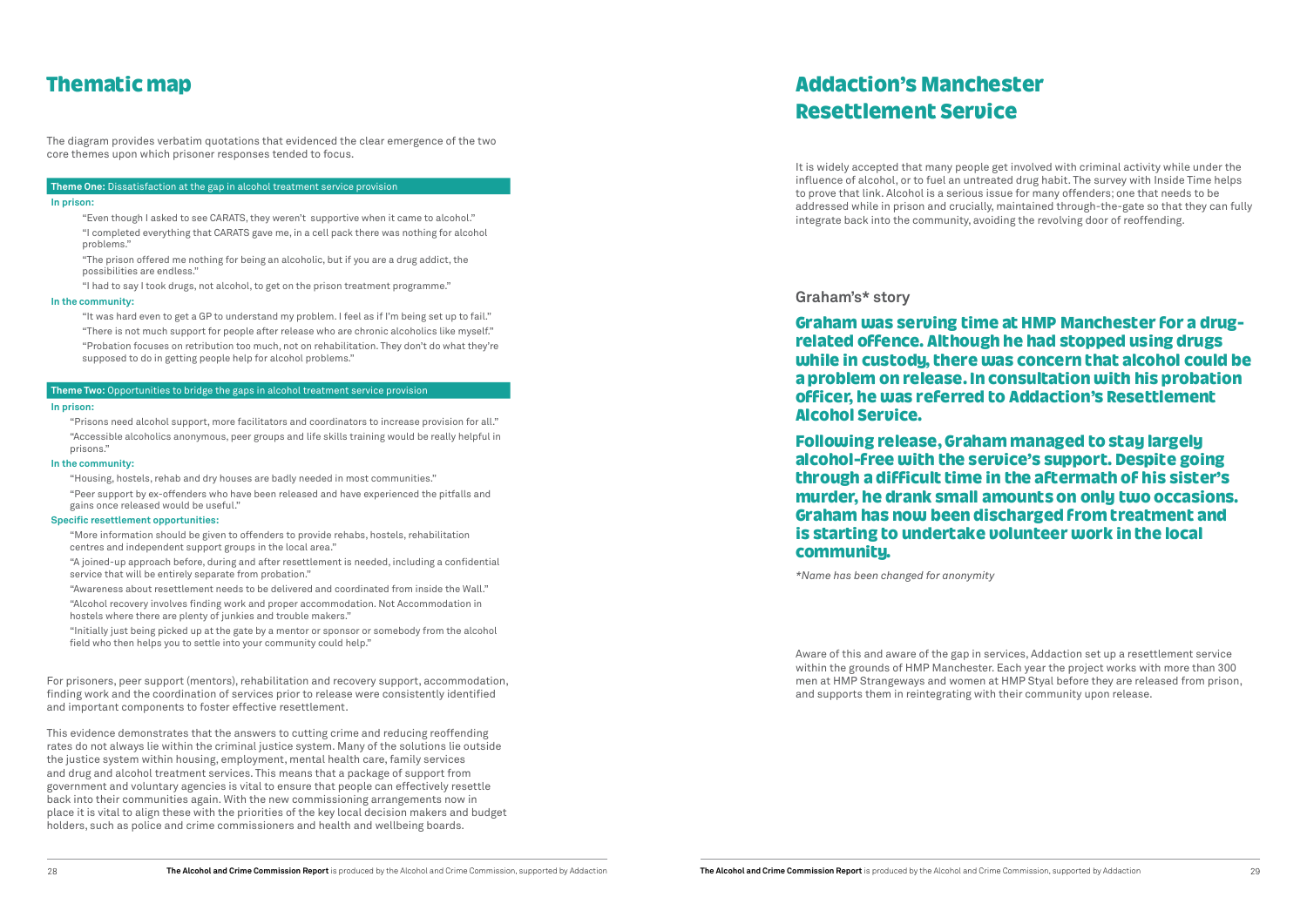#### **The project aims to:**

- • Increase knowledge and awareness about the harms associated with alcohol misuse.
- • Reduce individuals' involvement with risky behaviour, including criminal activity and harm to others.
- Reduce and stop individuals from problematic alcohol use.
- Build individuals' confidence, and prepare them to engage in education, training, employment and social relationships.

By equipping individuals with these skills, the project helps ex-offenders to settle back into the community and also to repair relationships with family and friends. Such work helps to 'break the cycle' of the kind of reoffending behaviour that is associated with an untreated alcohol problem.

Andy has been engaging well in both one-to-one sessions and group work. He is now managing to control his drinking and counts his units on a night out. He is also managing his money better and maintaining stable relationships with his parents and girlfriend. Andy states that he is feeling a lot happier as a result of his treatment. that he is feeling a lot happier as a result of his treatment.

The project has had great success in helping individuals and families to rebuild their lives. Among those supported, alcohol use was reduced and housing problems were addressed.

#### **Andy's\* story**

Andy was drinking daily and suffering from depression.<br>Fearing his life was falling apart, he called in a bomb threat as a cru for help. This led to time in custody and upon release he began working with the Resettlement Alcohol Service who referred him to a clinical psychologist.

*\*Name has been changed for anonymity* 

#### **Evaluation Framework:**

#### The diagram below summarises the evaluation methodology that was utilised to assess the

aims and outcomes of the project.

#### **Early findings:**

- • On average, problematic alcohol-use reduced:
- • On assessment: 40% were consuming more than three times daily guideline limit.
- On discharge: 20% were consuming more than three times daily guideline limit.
- On discharge: 65% were consuming less than daily guideline limit.
- Paid employment represents a significant challenge. However, 70% of service users were engaged in education, training and volunteering, and this group demonstrated an increased readiness to address their use of time.
- this had reduced to 30% of service users.

**Sample:**Ex-offenders. Design: Mixed qualitative and quantitative single sample. **Analysis:** Parametric and non-parametric statistical analysis and thematic analysis.

| <b>Referral and</b><br><b>Assessment Phase</b> | <b>Engagement</b><br><b>Phase</b>                         |
|------------------------------------------------|-----------------------------------------------------------|
| <b>Supporting Data:</b>                        | <b>Baseline Data</b>                                      |
| Eligibility and<br>Referral                    | Alcohol (and<br>Substance Us                              |
| Motivational                                   | Offending                                                 |
| Assessment                                     | Social Behavid                                            |
| Risk Assessment                                | Measure                                                   |
| Assessment of<br>Needs Information             | Quality of Life,<br>Wellbeing                             |
|                                                | Education,<br>Employment,<br>Training and<br>Volunteering |
|                                                | Family                                                    |
|                                                | <b>Social Factors</b>                                     |
|                                                |                                                           |
|                                                |                                                           |



• On assessment, 50% of service users experienced severe housing problems. By discharge,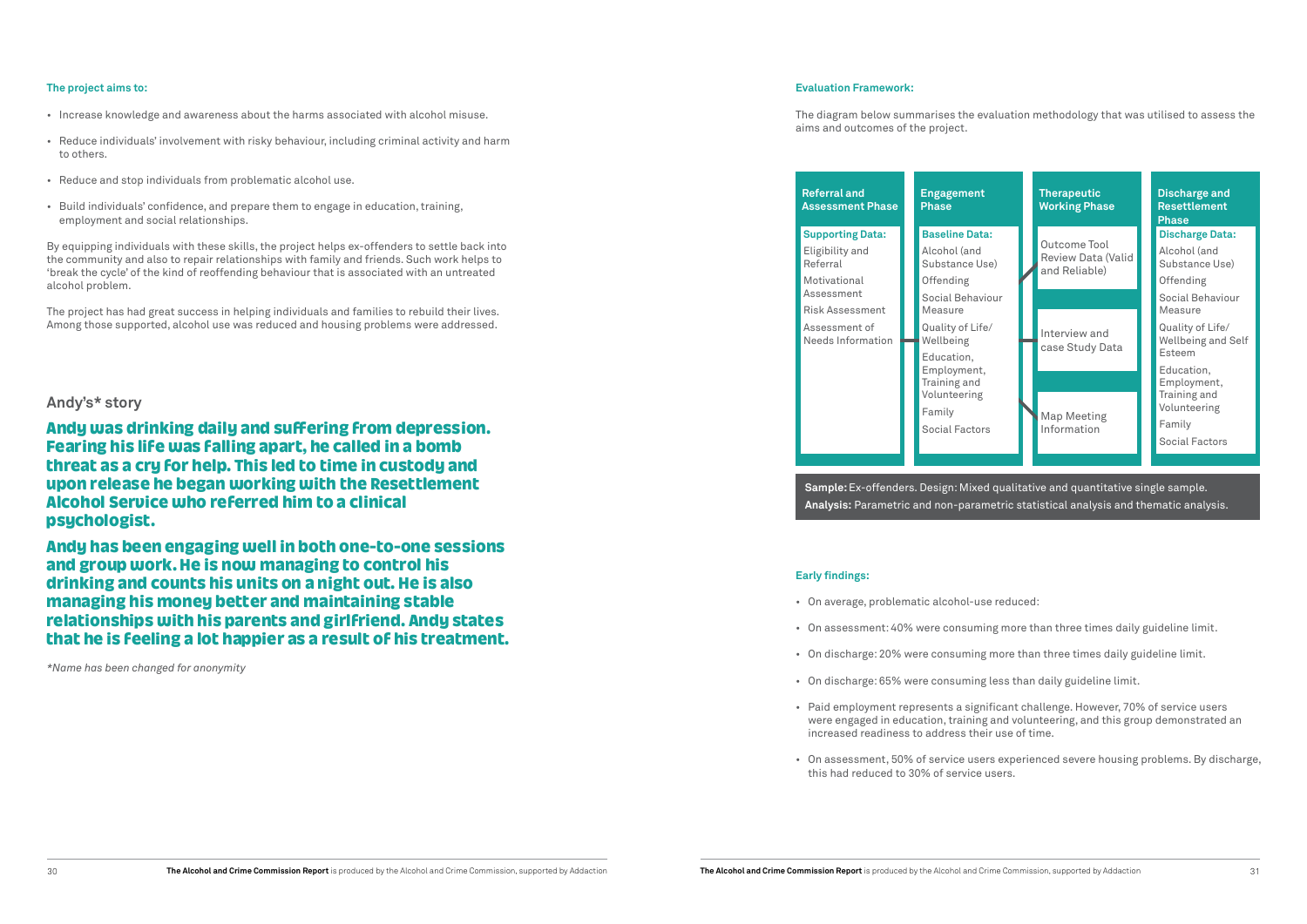#### **William's\* story**

William had been issued with a restraining order which<br>instructed him not to make contact with his ex-partner. but he would telephone her when intoxicated. After this behaviour led to his recall to custody, he was referred to the Resettlement Alcohol Service.

William is a clear example of successful partnership work as he received support from Through the Gate and Housing Links, as well as the Resettlement Alcohol Service. This joint approach ensured that William, who uas homeless, had somewhere to live on the day he was released, with a food parcel and new clothes. released, with a food parcel and new clothes.

Dean began drinking at 13 years old and by the time he For possession of firearms, he was drinking 4.5 litres of cider or strong alcohol every day.

*\*Name has been changed for anonymity* 

Having engaged positively with Addaction while in custody, he was referred to a residential facility. There uas a noticeable increase in his confidence and selfimage as a result, and his improved scores in the alcohol star test over this period are a clear indication of progress. progress.

Recognising the link between alcohol and offending is paramount. This kind of project needs to be available to all prisoners who are, or may be suffering from, an alcohol problem. Unfortunately, all too often successful projects are funded for a finite period of time and at the end of funding the project ceases to exist, and individuals who need this kind of service are left vulnerable to potential relapses. If this provision was made compulsory in commissioning structures for the resettlement of all prisoners who show signs of an alcohol problem, reoffending could reduce and the lives of ex-offenders and the communities could be improved.

#### **Dean's\* story**

#### Dean has a volatile relationship with his girlfriend and occasional setbacks in his recovery. Nevertheless, Dean has shown a willingness to engage and to address his problems, and has a keen interest in returning to polunteer work. volunteer work.

*\*Name has been changed for anonymity* 

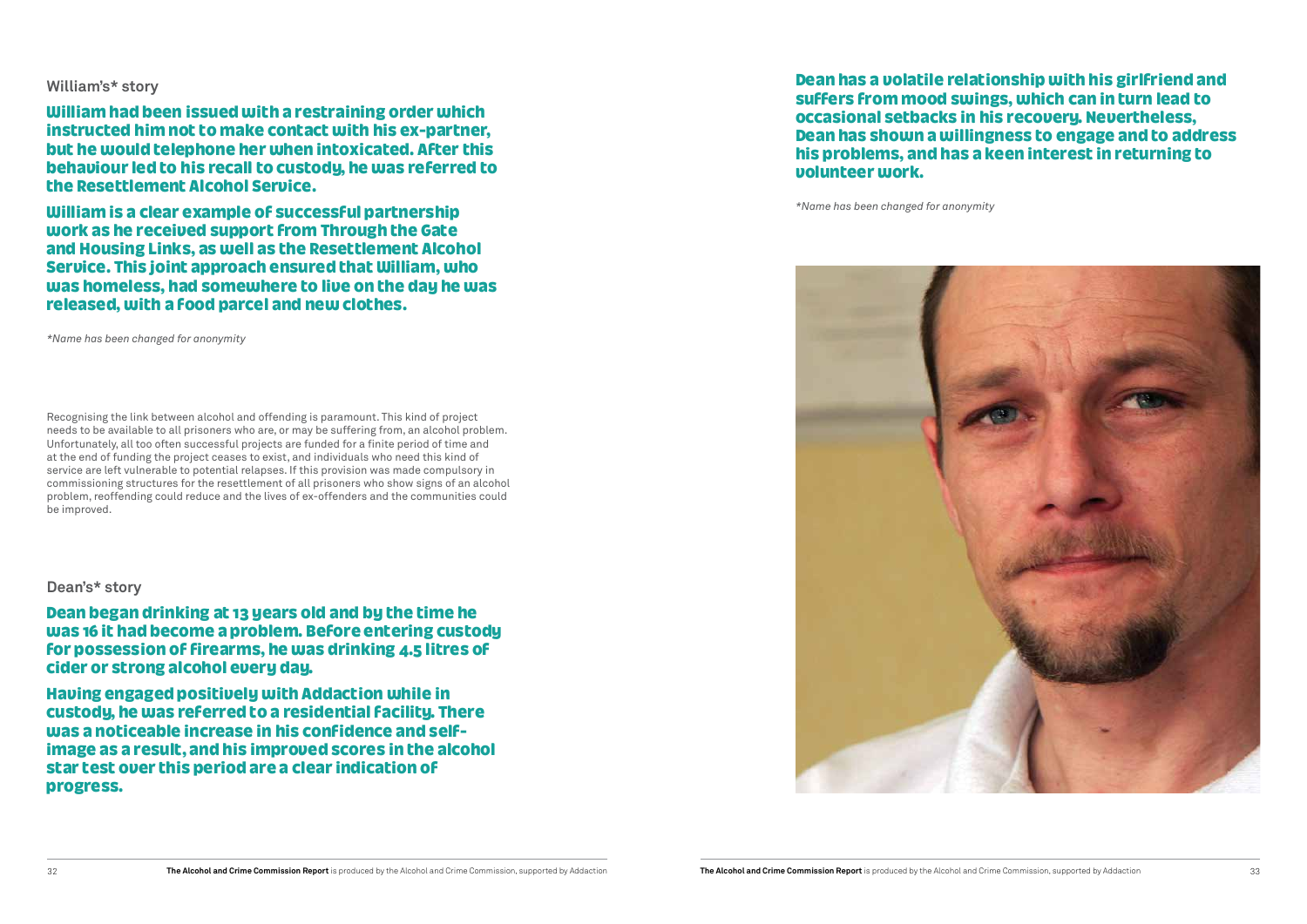# Domestic Violence – Ben and Andrea of Seery

*Andrea was a single mum with a three year old daughter when she first met Ben. He was a fun and interesting person to be with but he also had a problem with alcohol. Even in the earliest stages of his relationship with Andrea, he had started to drink during the day. Andrea was soon doing the same and within their first year together, Social Services had become involved with the couple.*

*It wasn't long before Andrea found out she was pregnant. The news immediately convinced her to find help to stop drinking but Ben was scared that social services would take the baby away if they looked for support. As such, he refused to look for support and stopped Andrea from doing the same.*

*In the following months and before their daughter was born, Ben was frequently arrested for being drunk and disorderly in public. He was often violent, too, and after attacking someone in his local pub he was sentenced to 26 weeks in prison for GBH. Released from prison after serving half of his sentence, he was put onto probation for two years and took part in a community detox programme. It went well and all signs were good. And then – when Ben finally completed his probation and was fully 'released' from his sentence – he went straight to the local pub.*

#### Ben was frequently arrested for being drunk and<br>disorderly in public. He was often violent, too, and after attacking someone in his local pub he was sentenced to 26 weeks in prison for GBH. was sentenced to 26 weeks in prison for GBH.

*Soon, his drinking meant that Social Services had escalated Andrea and Ben's case, and their two children were placed on a child protection plan. Things worsened, and Ben became both physically and verbally abusive towards Andrea. At one point, she called 999 and Ben was asked to leave the property and cautioned by the police. It wasn't long until their children were removed from the family and placed into foster care. Things were at rock bottom, and to cope with losing their children Ben and Andrea drank.*

*Luckily for Ben and Andrea, a new Social Worker referred them to Addaction. Again, Ben wasn't keen and initially refused to attend counselling meetings so Addaction and his social worker arranged for a worker to visit him at home. Slowly, a relationship was built between Ben and his worker and he agreed to engage fully with the service. More and more, Ben felt like he could tell his worker about how he was feeling, and what he was struggling with, without being judged. It was where things began to change for the couple.*

*Andrea worked with Addaction to reduce the amount she was drinking and Ben completed another community detox programme. The difference was that – this time – it worked. And the two of them attended group support meetings which helped them to address both their drinking and their abusive home relationship. Ben worked hard to identify and tackle the issues that triggered his violent moods, and to understand what effect his drinking was having on Andrea and the children.* 

*Today, Ben and Andrea maintain a much more stable relationship and both have remained 'alcohol free' for a significant period of time. So much progress has been made, in fact, that Social Services are already looking at ways of returning Ben and Andrea's two children to the family home.*

*\*Names have been changed for anonymity*

Andrea worked with Addaction to reduce the amount she uas drinking and Ben completed another community detox was driming and Ben completed and Ben community determines<br>hrogramme\_The difference was that \_ this time \_ it worked

34 The Alcohol and Crime Commission Report is produced by the Alcohol and Crime Commission, supported by Addaction

# programme. The difference was that the difference was that  $\mathcal{L} = \mathcal{L}$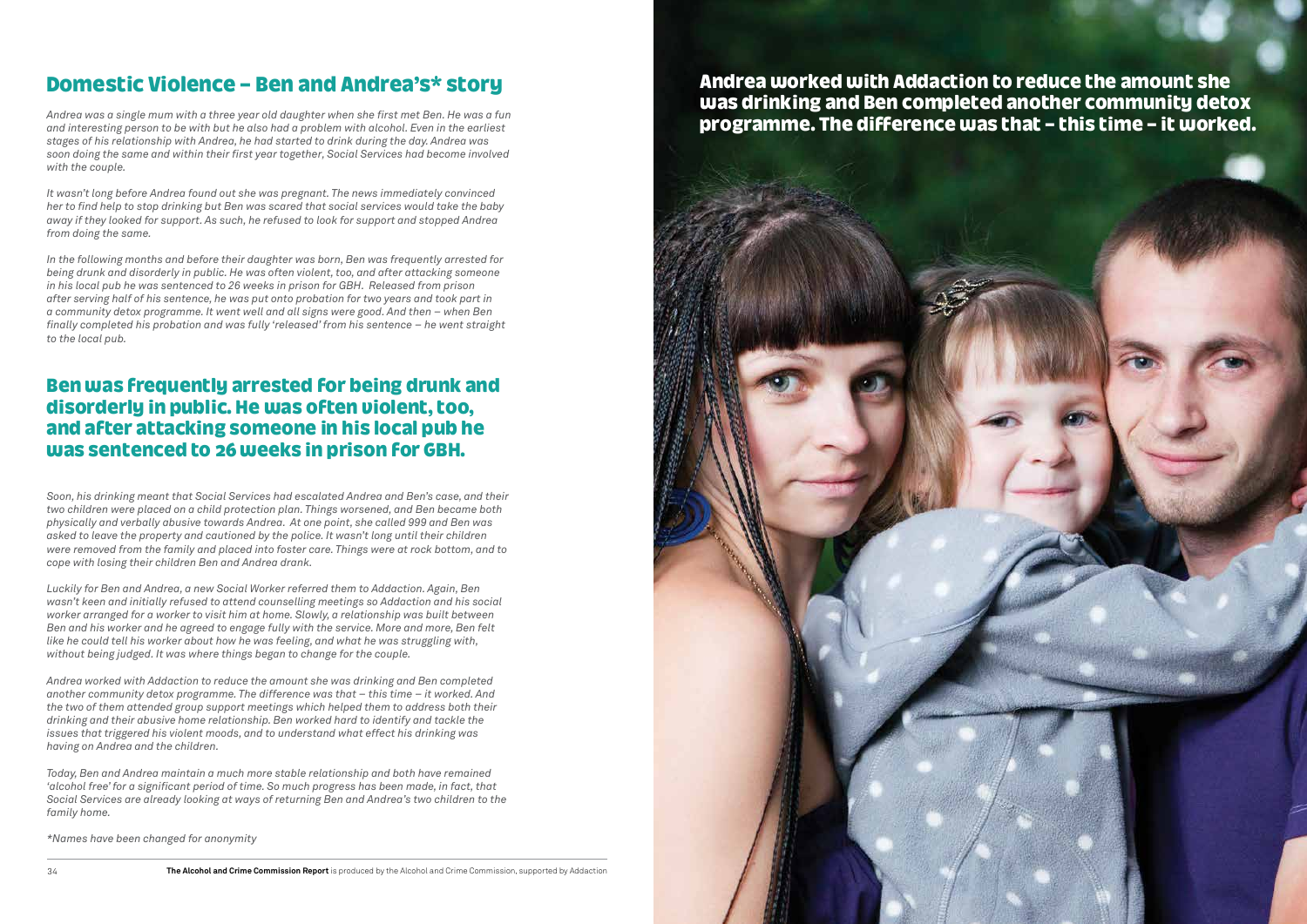

# Conclusion and Recommendations

Recently announced changes within prisons, probation and the NHS, together with the government's commitment towards transforming rehabilitation services, provide significant opportunity to address the problems that currently exist with alcohol treatment services in prison and through-the-gate on release.

#### To ensure that our recommendations are relevant we have made sure that<br>they are in line with government policy, the new commissioning landscape and the main overarching commissioning intentions as set out by NOMS (see ahoue section 'Transforming rehabilitation'). They are as follows: above section 'Transforming rehabilitation'). They are as follows:

In order to address these problems and gaps in provision that currently exist, the commission has provided a series of recommendations for government. It is hoped that the recommendations outlined below will lead to new tools being put in place to make sure that alcohol treatment for prisoners (inside and on release) is no longer seen as the 'poor relation' to drugs. It is an issue that simply cannot be sidelined any longer as the findings from this report have demonstrated.

**• Ne w commissioning arrangements should make specific reference to dedicated alcohol treatment services for prisoners, including those who are 'through the gate' and who have been released. Interventions more specifically tailored towards alcohol misuse should be developed and alcohol referral schemes should be set up as part of**

**• Mor e research needs to be conducted into the nature and delivery of prison resettlement services and the impact of not specifically addressing a person's**

**Alcohol awareness training should be provided for offender managers, peer support workers and mentors.This will ensure that offenders are being asked about alcohol and whether or not it is a problem.Support workers are able to signpost further**

**• Specialis t through-the-gate services for women prisoners, which deal specifically with alcohol problems, must be available to all female prisoners, including those on shor t sentences.The y must take into account the symptomatic nature of alcohol use**

- **all resettlement programmes.**
- **alcohol use in this process.**
- **services .**
- **among women and this issue's wider consequences.**
- **problem and inform the targeting of resources**
- **charge of their lives and at the heart of their own recovery.**

The Alcohol and Crime Commission Report is produced by the Alcohol and Crime Commission, supported by Addaction 37

**A thorough and alcohol-specific needs analysis should be carried out into alcohol misuse among the prison population.This would reveal the true extent of the**

**All through-the-gate services should prioritise community-based treatment to help people recover fully in their community,reduce stigma and put service users in**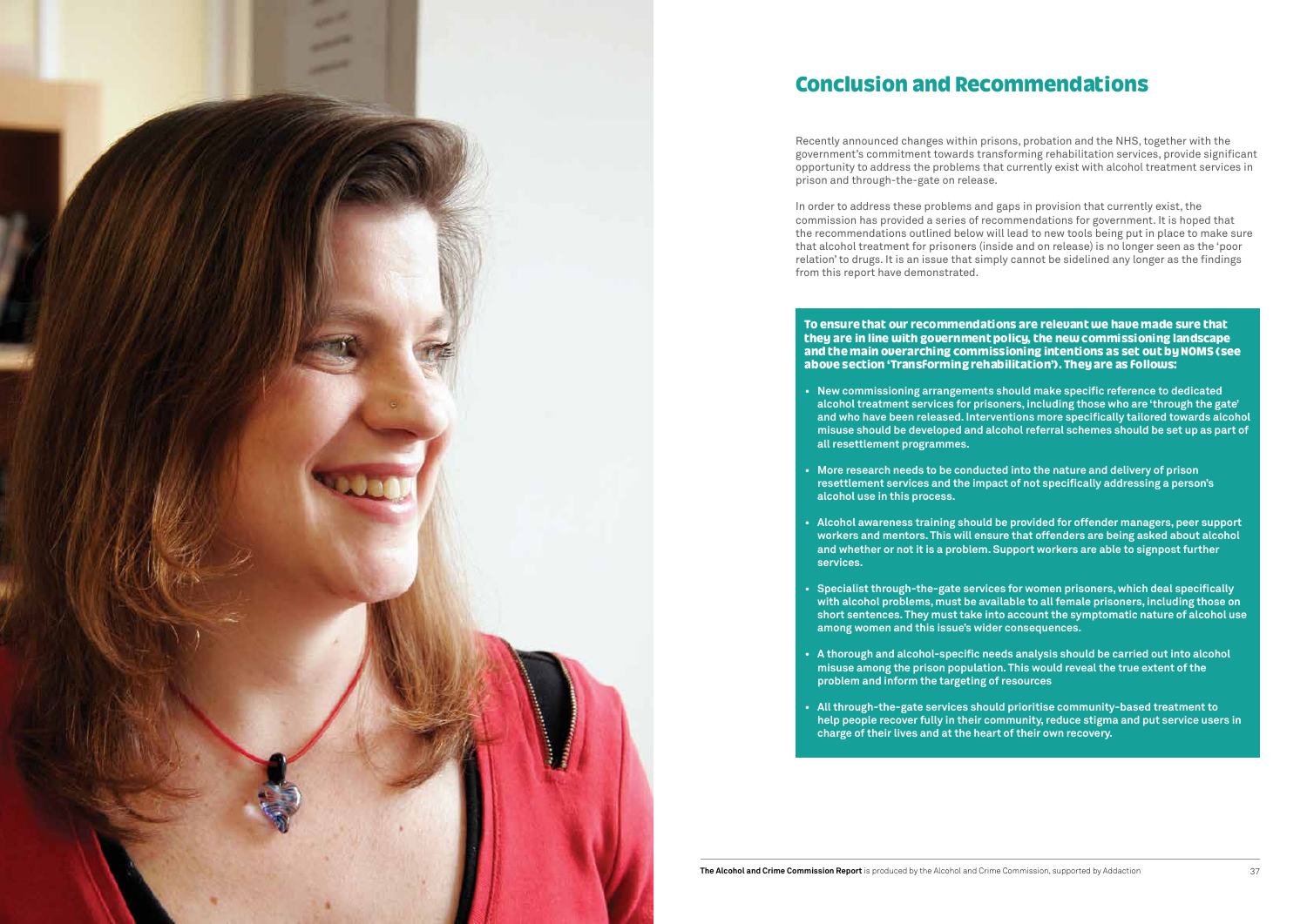# Bibliography

Alcohol Concern (2007). 'Factsheet: Tackling alcohol misuse in prison: a window of opportunity or a lost opportunity?' London, Alcohol Concern.

Berman, Gavin. Garton-Grimwood, Gabrielle (2012). "Reducing Re-offending: The 'what works' debate." Research Paper 12/71. London, House of Commons Library.

Corston, J (2007). 'The Corston Report.' London, Home Office.

Hartfree, Y. Dearden, C. Pound, E (2008). 'High hopes: Supporting ex-prisoners in their lives after prison.' Research Report No 59. London, Department for Work and Pensions.

HM Government (2012). 'The Governments Alcohol Strategy.' London, Home Office.

HM Inspectorate of Prisons (2010). 'Thematic report, Alcohol services in prisons: an unmet need.' London, Inspectorate of Prisons.

Home Office (2011). 'Nature of Violent Crime'. London, Home Office.

Ministry of Justice (2011a). 'Cost per place and costs per prisoner by individual person. National Offender Management Service Annual Report and Accounts 2010-11: Management Information Addendum.' London, Ministry of Justice.

Ministry of Justice. (2011b). '2011 Compendium of reoffending statistics and analysis.' London, Ministry of Justice.

Ministry of Justice (2012). 'Offender Management Caseload Statistics. Quarterly Bulletin October to December 2011.' London, Ministry of Justice.

Ministry of Justice (2013a). 'Proven Re-offending Statistics. Quarterly Bulletin. July 2010 – June 2011. England and Wales.' London, Ministry of Justice.

Ministry of Justice (2013b). 'Transforming Rehabilitation: A Strategy for Reform.' London, Ministry of Justice.

Ministry of Justice (2014). 'Transforming Rehabilitation Implementation Update' Available at: http://www.justice.gov.uk/transforming-rehabilitation. (Accessed: 28th January 2014)

McMurran, M (2011). 'Interventions for alcohol-related offending by women: a systematic review. ClinPsychol Review. Vol 31(6), 909-922.

NHS Information Centre (2012). 'Statistics on Alcohol: England, 2012'. Leeds, Health and Social Care Information Centre.

National Offender Management Service (NOMS) (2013). 'NOMS Commissioning Intentions. From 2014'. London, National Offender Management Service.

Patel, Lord of Bradford OBE (2010). 'The Patel Report. Reducing Drug Related Crime and Rehabilitating Offenders. Recovery and rehabilitation for drug users in prison and on release: recommendations for action.' London, Prison Drug Treatment Strategy Review Group.

Prison Reform Trust (2012). 'Bromley Briefings, Prisons Factfile. July 2012.' London, Prison Reform Trust.

Social Exclusion Unit (2002). 'Reducing Re-offending by ex prisoners.' London, Social Exclusion Unit.

Touhig, D (1998). 'A British all-party committee view on alcohol and violence.' Alcohol & Alcoholism. Vol 33, (1), 89 – 91.

Willott, S (2011). 'Alcohol: the real public health emergency.' Network, vol 32. 1-3.

Women's Aid (2011). 'Supporting women offenders who have experienced domestic and sexual violence.' Bristol, Women's Aid Federation.

All through-the-gate<br>services should prioritise community-based treatment to help people recover fully in their community, reduce stigma and put service users in charge of their lives and at the heart of lives and at the street of the heart of the heart of the heart of the street of the heart of the heart of the the internal contract of the internal contract of the internal contract of the internal contract of the internal contract of the internal contract of the internal contract of the internal contract of the internal contract